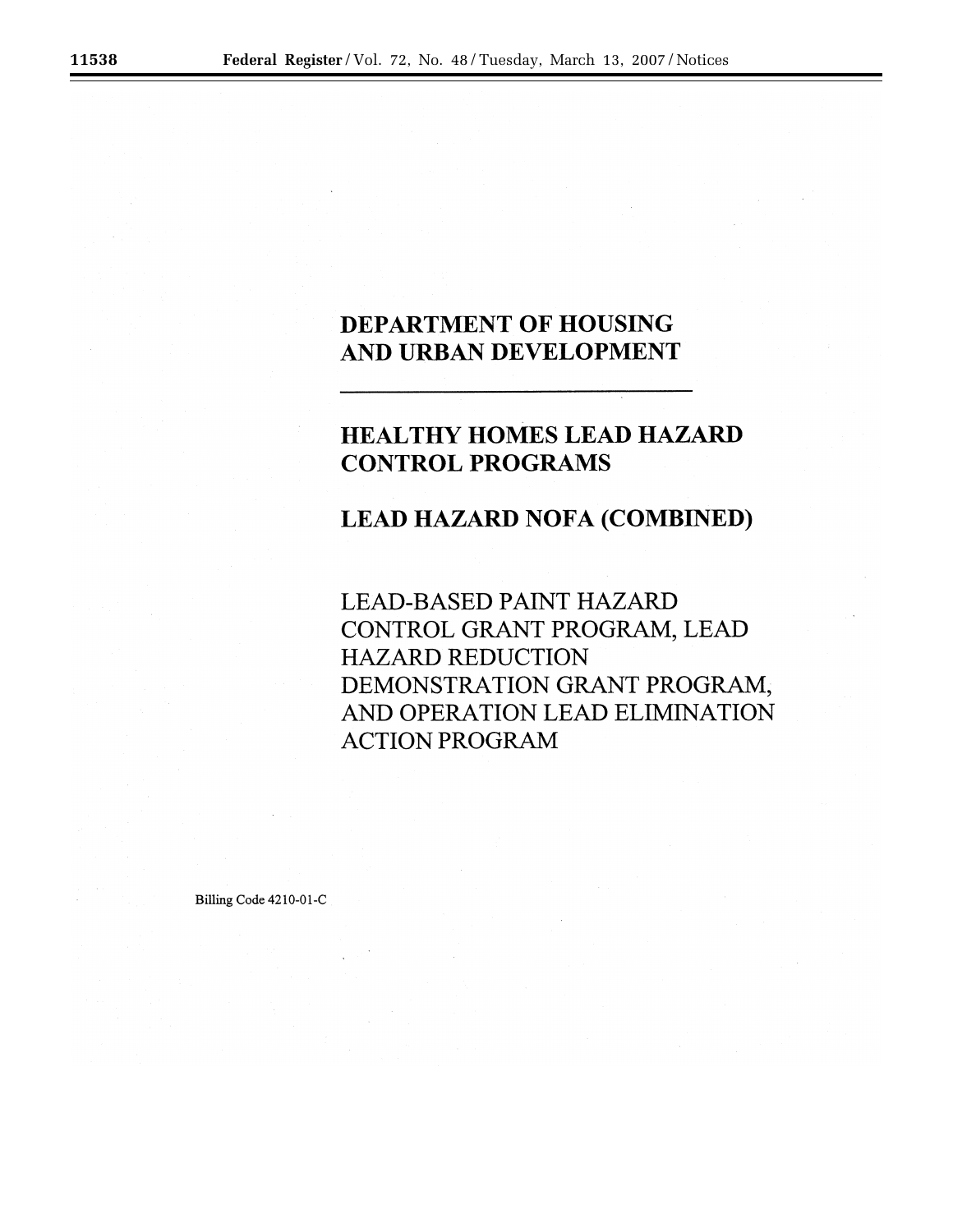## **Lead-Based Paint Hazard Control Grant Program, Lead Hazard Reduction Demonstration Grant Program, and Operation Lead Elimination Action Program**

#### *Overview Information*

A. Federal Agency Name: Department of Housing and Urban Development, Office of Healthy Homes and Lead Hazard Control.

B. Funding Opportunity Title: Lead-Based Paint Hazard Control Program, Lead Hazard Reduction Demonstration Program, and Operation Lead Elimination Action Program).

C. Announcement Type: Initial announcement.

D. Funding Opportunity Number: FR– 5100–N–20; OMB Approval Number 2539–0015.

E. Catalog of Federal Domestic Assistance (CFDA) Number(s): 14.900 Lead-Based Paint Hazard Control in Privately Owned Housing and 14.905 Lead Hazard Reduction Demonstration Program, and 14.903 Operation Lead Elimination Action Program.

F. Dates: Applications must be received and validated by Grants.gov no later than 11:59:59 p.m. eastern time on May 18, 2007 for the Lead-Based Paint Hazard Control and Operation Lead Elimination Action Programs, and the application deadline date for the Lead Hazard Reduction Demonstration is May 30, 2007. See the General Section for specific instructions regarding application submission.

G. Additional Overview Content Information:

1. Purpose of the Program.

a. The purpose of the Lead-Based Paint Hazard Control Program is to assist states, Native American Tribes, and local governments in undertaking comprehensive programs to identify and control lead-based paint hazards in eligible privately owned housing for rental or owner-occupants.

b. The purpose of the Lead Hazard Reduction Demonstration Grant Program is the same as the Lead-Based Paint Hazard Control, but the Lead Hazard Reduction Demonstration Grant Program is targeted for urban jurisdictions with the highest lead-based paint hazard control needs.

c. The purpose of the Operation Lead Elimination Action Program is to provide grants to private sector and nonprofit organizations to leverage funds for addressing lead hazards in privately owned housing units and eliminating lead poisoning as a major public health threat to young children.

2. Available Funds. Approximately \$148.4 million (Lead-Based Paint Hazard Control Program, Lead Hazard Reduction Demonstration Program and Lead Elimination Action Program).

3. Eligible Applicants.

a. To be eligible to apply for funding under the Lead-Based Paint Hazard Control (LBPHC) Grant Program, the applicant must be a state, Native American Tribe, city, county, or other unit of local government. Multiple units of a local government (or multiple local governments) may apply as a consortium; however, you must identify a lead applicant that will be responsible for ensuring compliance with all requirements specified in this NOFA. State government and Native American tribal applicants must have an Environmental Protection Agency (EPA) authorized lead-based paint training and certification program.

b. To be eligible to apply for the Lead Hazard Reduction Demonstration (LHRD) Grant Program, the applicant must be a city, county, Native American Tribe, or other unit of local government. The applicant must have at least 3,500 pre-1940 occupied rental housing units, as listed at the 2000 Census Web site identified in Form HUD 96013, Need/ Extent of the Problem. In addition, a State may apply on behalf of one or more of the eligible local jurisdictions if it has an EPA-authorized lead-based paint training and certification program. A list of eligible applicants can be downloaded with the application from *www.grants.gov/Applicants/ Apply*\_*for*\_*grants.jsp* in Appendix A.

c. To be eligible to apply for funding under the Operation Lead Elimination Action Program (LEAP), the applicant must be a non-profit or for-profit entity or firm. For-profit institutions are not allowed to earn a fee. Colleges and Universities are also eligible to apply. National and local groups are encouraged to apply. States, cities, counties and units of local government and their departments are not eligible.

4. Match. See NOFA Criteria by Grant Program Chart in Section III, Eligibility Information.

5. Information on application. The applications for this NOFA can be found at *http://www.grants.gov.* The General Section contains information about Grants.gov registration, submission requirements, and submission procedures.

## **Full Text of Announcement**

#### **I. Funding Opportunity Description**

A. Program Description. The Lead-Based Paint Hazard Control Program (LBPHC), the Lead Hazard Reduction Demonstration Grant Program (LHRD) and the Operation Lead Elimination Action Program (LEAP) are authorized

by Section 1011 of the Residential Lead-Based Paint Hazard Reduction Act of 1992 (Title X of the Housing and Community Development Act of 1992, Pub. L. 102–550). HUD's authority for making funding available under this NOFA for the Lead-Based Paint Hazard Control Program, the Operation Lead Elimination Action Program and the Lead Hazard Reduction Demonstration Program is the Revised Continuing Appropriations Resolution, 2007 (Pub. L. 110–5, approved February 15, 2007). The Lead-Based Paint Hazard Control Grant Program assists states, Native American Tribes and local governments, and the Lead Hazard Reduction Demonstration Program assists urban jurisdictions with the highest lead-based paint hazard control needs, in undertaking programs for the identification and control of lead-based paint hazards in eligible privately owned rental and owner-occupied housing units. Operation Lead Elimination Action Program (LEAP) provides grants to private sector and non-profit organizations to leverage funds for addressing lead hazards in privately owned housing units and eliminating lead poisoning as a major public health threat to young children. HUD is interested in promoting lead hazard control approaches that result in the reduction of elevated blood lead levels in children for the maximum number of low-income families with children under six years of age, for the longest period of time, and that demonstrate techniques which are costeffective, efficient, and replicable elsewhere. Refer to the HUD Web site *http://www.hud.gov/offices/lead/regs/ leadtitlex.pdf* to obtain information on Title X. HUD's Lead Safe Housing Regulation is available at *http:// www.hud.gov/offices/lead/leadsaferule/ LSHRFinal21June04.rtf,* and the companion interpretive guidance publication at *http://www.hud.gov/ offices/lead/leadsaferule/ LSHRGuidance21June04.rtf.* If you cannot access the information you can call the NOFA Information Center at 800–HUD–8929. If you are a hearing- or speech-impaired person, you may request the information by telephone TTY by calling the toll-free Federal Information Relay Service at 800–877– 8339.

Because lead-based paint is a national problem, these funds will be awarded to programs that will fulfill the following objectives:

1. Maximize the combination of children less than six years of age protected from lead poisoning and housing units where lead-hazards are controlled;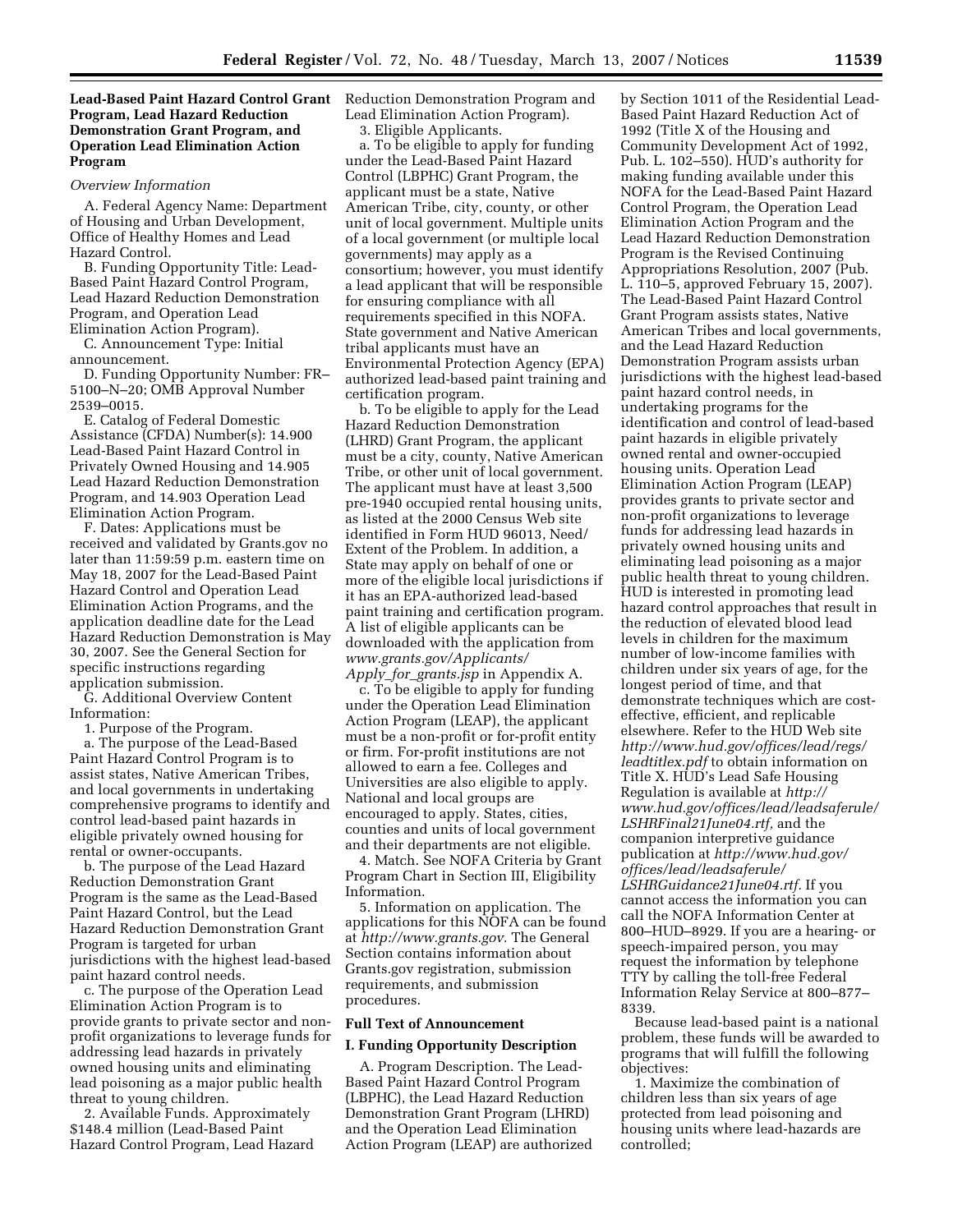2. Target the reduction of elevated blood lead levels in children for the maximum number of low-income families with children less than six years of age, for the longest period of time;

3. Stimulate lower-cost and costeffective methods and approaches to lead hazard control work that can be replicated;

4. Build local capacity to safely and effectively address lead hazards during lead hazard control, renovation, remodeling, and maintenance activities by integrating lead safe work practices into housing maintenance, repair, weatherization, rehabilitation, and other programs that will continue beyond the grant period;

5. Affirmatively further fair housing and environmental justice;

6. Develop a comprehensive community approach to address lead hazards in housing by mobilizing public and private resources, involving cooperation among all levels of government, the private sector, and grassroots community-based non-profit organizations, including faith-based organizations, to develop cost-effective methods for identifying and controlling lead-based paint hazards;

7. Establish a public registry (listing) of lead-safe housing or inclusion of the lead-safe status of properties in a publicly accessible address-based property information system to be affirmatively marketed to families with young children; and

8. To the greatest extent feasible, promote job training, employment, and other economic opportunities for lowincome and minority residents and businesses that are owned by and/or employ minorities and low-income persons as defined in 24 CFR 135.5 (see 59 FR 33881, published June 30, 1994).

## *B. Changes in the FY 2007 NOFA*

1. A total of 150 pages for the entire application including narrative responses, attachments, tables, appendices, and other required forms.

2. All contributions above the statutory match requirement should be reported as leveraged contributions.

3. The Lead Hazard Reduction Demonstration Grant Program has a 10 percent match requirement and an 80

percent direct Lead Hazard Control cost requirement.

## **II. Award Information**

A. Funding Available. From current and past years' funding, approximately \$76.4 million will be available for the Lead-Based Paint Hazard Control Program, approximately \$54.7 million will be available for the Lead-Based Paint Hazard Reduction Grant Program, and approximately \$17.3 million will be available for Operation Lead Elimination Action Program.

1. Approximately 26 to 40 grants will be awarded to applicants for the Lead-Based Paint Hazard Control Program. Approximately 14 to 22 grants will be awarded to applicants for the Lead Hazard Reduction Demonstration Program, and approximately 9 to 12 grants will be awarded to applicants for Operation Lead Elimination Action Program. Grant award amounts for the entire period of performance for Lead-Based Paint Hazard Control Program grants shall be from approximately \$1 million up to a maximum of \$3 million per grant, for the Lead Hazard Reduction Demonstration Program grants, from approximately \$1 million up to a maximum of \$4 million per grant, and for Operation Lead Elimination Action Program (LEAP) grants a maximum of \$2 million per grant. Applications for amounts larger than the applicable maximum amount for a program will be deemed ineligible and will not be reviewed.

2. The start date for grants is expected to be no later than October 1, 2007. The period of performance shall not exceed 36 months. Period of performance extensions for delays due to conditions beyond the grantee's control will be considered by HUD in accordance with 24 CFR 84.25(e)(2) or 85.30(d)(2), as applicable, and the OHHLHC Program Guide. Such extensions, when granted, are one time only, and for no longer than a period of one year from the original period of performance end date.

B. Contracts or Other Formal Arrangements.

1. If selected for funding, grantees are required to maintain a contract administration system to ensure subgrantee and contractor conformance with the terms, conditions, and

specifications of contracts. Grantees must enter into written contracts or agreements with sub-grantees and contractors, which identify specific services to be provided such as:

• Staffing requirements,

• Time periods for the performance of work,

• Project budget, and total amount of compensation to be provided,

• Methods and documentation requirements for obtaining reimbursement of expenses,

• Record keeping and reporting requirements,

• Requirements placed upon the subgrantee or contractor to comply with applicable federal laws, regulations, circulars, and Executive Orders,

• Provisions for the grantee with access to financial and other documents and files for the purpose of monitoring sub-grantee or contractor performance and compliance with the local contract or agreement, and applicable Federal laws, regulations, circulars and Executive orders.

2. All applicants are encouraged to enter into formal arrangements with grassroots community-based non-profit organizations, including faith-based organizations, or other communitybased organizations, particularly if such organizations will be reimbursed for eligible activities under this NOFA. (This does not apply to Native American Tribes.) These formal arrangements could be a contract, a Memorandum of Understanding (MOU), a Memorandum of Agreement (MOA), or a letter of commitment. Such relationships should be established prior to the actual execution of an award or within 120 days of the effective start date of the grant agreement.

#### **III. Eligibility Information**

#### *A. Eligible Applicants*

See the General Section for additional eligibility requirements applicable to HUD Programs. See chart below that describes eligible applicants, match percentage requirement, minimum percentage of federal funds for direct lead hazard control activities, and maximum administrative cost.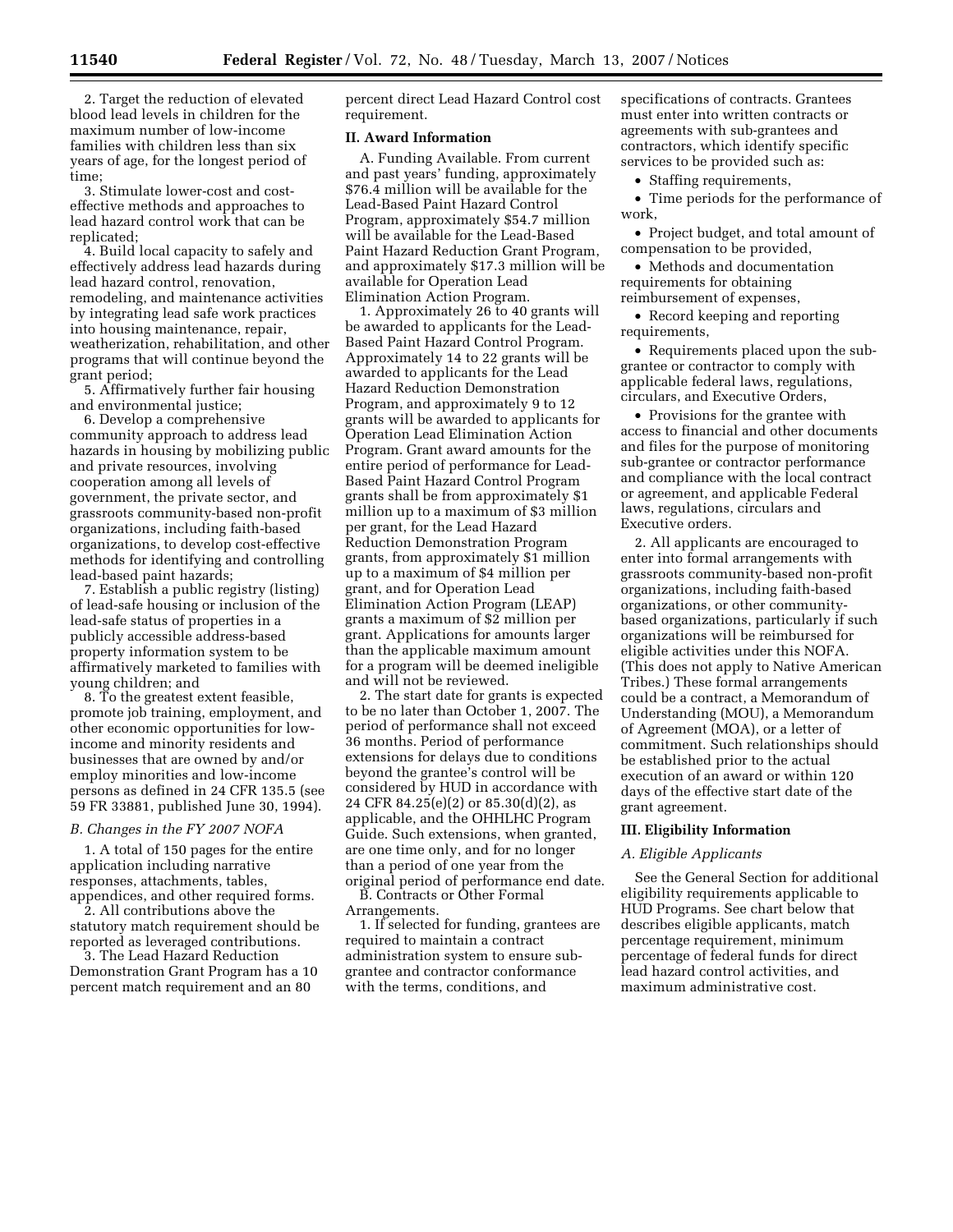## MATCH REQUIREMENTS AND ADMINISTRATIVE COSTS BY GRANT PROGRAMS

| Programs                                                                                                      | Eligible applicants                                                                                                                                                                                                                                                                                                                                                                                                                                                                                                                                                                                                                                                                                                                            | Percent of HUD award |                                       |                              |
|---------------------------------------------------------------------------------------------------------------|------------------------------------------------------------------------------------------------------------------------------------------------------------------------------------------------------------------------------------------------------------------------------------------------------------------------------------------------------------------------------------------------------------------------------------------------------------------------------------------------------------------------------------------------------------------------------------------------------------------------------------------------------------------------------------------------------------------------------------------------|----------------------|---------------------------------------|------------------------------|
|                                                                                                               |                                                                                                                                                                                                                                                                                                                                                                                                                                                                                                                                                                                                                                                                                                                                                | Match                | Direct lead haz-<br>ard control costs | Administrative<br>cost       |
| Lead-Based Paint Hazard<br>Control Program (LBPHC).                                                           | State, Native American Tribe, city, county, or other unit<br>of local government. Multiple units of a local govern-<br>ment (or multiple local governments) may apply as a<br>consortium; however, you must identify a lead appli-<br>cant that will be responsible for ensuring compliance<br>with all requirements specified in this NOFA. State<br>government and Native American tribal applicants<br>must have an Environmental Protection Agency (EPA)<br>authorized lead-based paint training and certification<br>program.                                                                                                                                                                                                             | 10%<br>.             | Minimum $65\%$                        | Maximum 10%.                 |
| Lead hazard Reduction<br>Demonstration (LHRD).<br><b>Operation Lead Elimination</b><br>Action Program (LEAP). | City, county, Native American Tribe, or other unit of local<br>government. The applicant must have at least 3,500<br>pre-1940 occupied rental housing units, as listed at<br>the 2000 Census Web site identified in Form HUD<br>96013, Need/Extent of the Problem. In addition, a<br>State may apply on behalf of one or more of the eligi-<br>ble local jurisdictions if it has an EPA-authorized lead-<br>based paint training and certification program. A list of<br>eligible applicants can be downloaded with the appli-<br>cation from www.grants.gov, in Appendix A.<br>For-profit and non-profit entities; colleges and univer-<br>sities; and national and local groups. For profit institu-<br>tions are not allowed to earn a fee. | $10\%$<br>None       | Minimum $80\%$<br>Minimum $65\%$      | Maximum 10%.<br>Maximum 10%. |

#### *B. Cost Sharing and Match*

This section applies to all three grant programs. See Chart above for statutory match requirements. Match and Leverage Guidance in *Appendix B* can be downloaded with the application from *http://www.grants.gov/applicants/ apply*\_*for*\_*grants.jsp.* If an applicant does not meet the minimum requirements of 10 percent match for LBPHC it will be considered ineligible for an award.

Under Rating Factor 4, Leveraging, HUD provides rating points to applicants that documenting additional resources to increase the scope or effectiveness of the proposed program activities. For the LBPHC and LHRD that have a required match, HUD will award points to applicants that provide additional resources over required match amount. For LEAP applicants, which has no matching requirement, HUD will award points based upon the amount of resources that are leveraged by the applicant. The larger the amount of funds or in-kind services that are secured by the applicant, the higher the number of points that will be awarded under Rating Factor 4. For all programs, match and/or leverage contributions may be in the form of cash including private sector funding, or in-kind (noncash) contributions or a combination of these sources. With the exception of Community Development Block Grant (CDBG) funds, or other programs that allow their funds to be considered local funds and therefore eligible to be used

as matching funds, federal funds may not be used to satisfy any statutorily required matching requirement, as applicable. Both CDBG and other local funds must be used for otherwise eligible grant-related lead hazard control activities to be eligible as match or leverage funds. For cash and in kind match and leveraged contributions, the applicant must submit a letter of commitment, signed by an official of the organization legally able to make commitments on behalf of the organization. The letter must indicate the amount and source, and detail how the contribution will support the proposed grant program. The signature of the authorized official on the Form SF–424 is deemed as official documentation of commitment of match or other contributed resources of the applicant organization. A separate letter from the applicant organization is not required. For LEAP applicants, a leveraged resource only from the private sector is considered eligible. All matching and leveraged contributions shall be used for the same purposes as allowed for by the federal funds.

#### *C. Other*

1. Eligible Costs and Activities. This section applies to all three grant programs unless otherwise specified.

All lead hazard control activities funded under the LBPHC, LHRD and LEAP must be conducted in compliance with the applicable requirements of HUD's Lead-Safe Housing Regulation,

24 CFR part 35, and the companion Interpretive Guidance publication. Activities must also comply with any additional requirements in effect under a state or Tribal Lead-Based Paint Training and Certification Program that has been authorized by the EPA pursuant to 40 CFR 745.320.

There are, in general, four categories of eligible costs under each competitive grant program included in this NOFA: (1) Direct costs for lead-based paint hazard identification and control activities, (2) other direct costs, (3) indirect costs, and (4) administrative costs.

a. Definition of Direct Costs and Description of Lead-Based Paint Hazard Identification and Control Activities.

Direct costs are defined as the allocable portion of allowable costs incurred directly for the purposes of the grant. Direct costs for lead hazard control activities consist of lead dust, soil and paint-chip testing and associated laboratory costs, the purchase or lease of a maximum of two X-ray fluorescence analyzers (if not otherwise available), and XRF maintenance, lead paint inspection and risk assessments, interim controls, abatement of leadbased paint or lead-based paint hazards (see section C.1(a)(4)(b) for abatement limitations), occupant protection and temporary relocation of occupants when lead hazard control work supported by this program is conducted in a unit, and clearance examinations. Direct costs for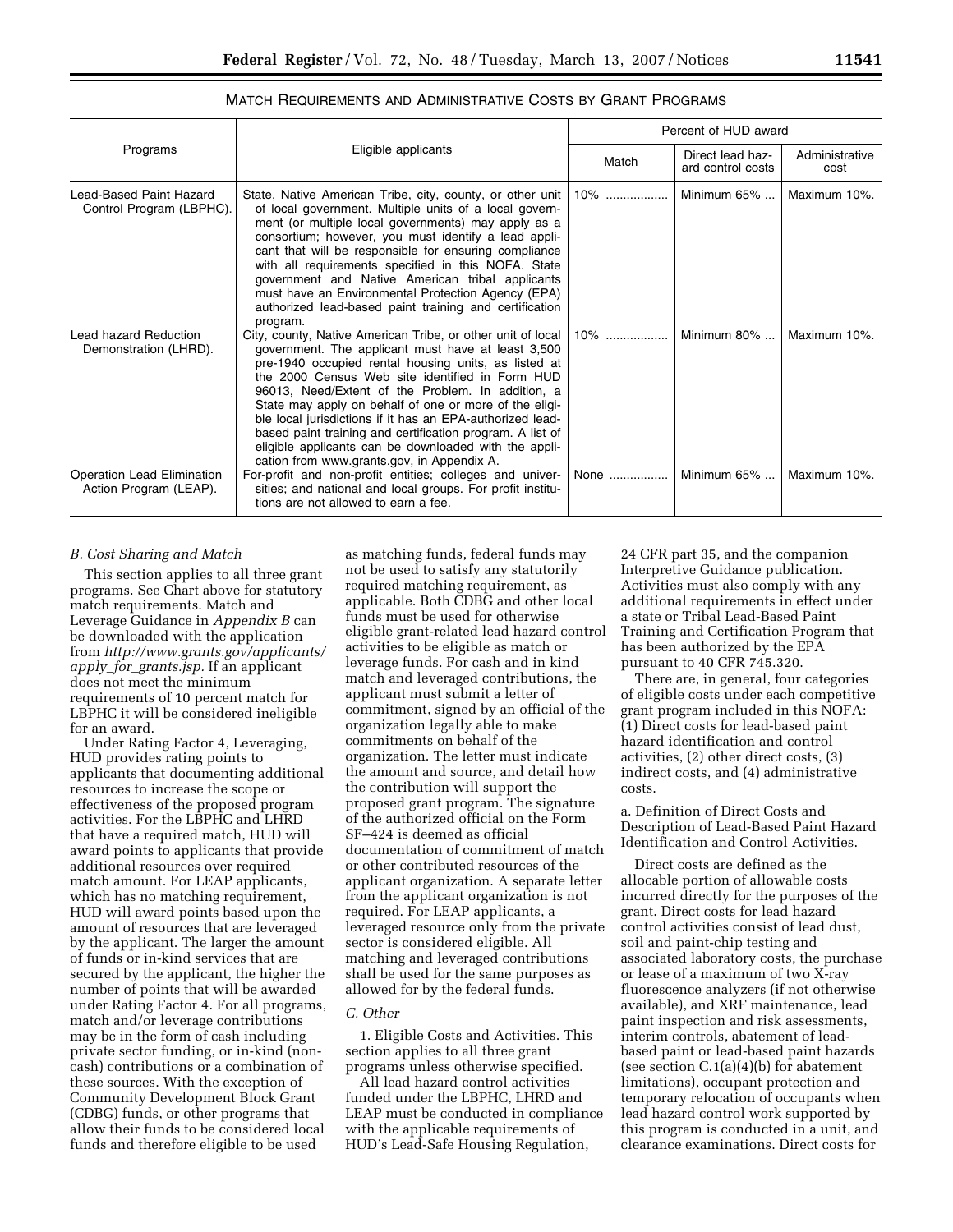lead-based paint hazard identification and control activities do not include universal blood lead testing, housing rehabilitation beyond what is specifically required to carry out effective lead hazard control, training, community education and outreach, applied research and purchase of supplies or equipment and administrative costs. Eligible activities to meet the minimum 65% (LBPHC and LEAP) or 80% (LHRD) direct lead hazard control costs, as applicable, are as follows:

(1) Performing lead dust, soil and paint-chip testing, lead-based paint inspections, risk assessments, clearance examination, and engineering and architectural activities that are required for, and in direct support of, interim control and lead hazard abatement work, of eligible housing units constructed prior to 1978 to determine the presence of lead-based paint and/or lead hazards from paint, dust, or soil through the use of acceptable testing procedures.

(2) All laboratory analysis in support of required testing and evaluation under this NOFA must be conducted by a laboratory recognized for the analysis by the EPA National Lead Laboratory Accreditation Program (NLLAP).

(3) All lead-based paint testing results, summaries of lead-based paint hazard control treatments, and clearances must be provided to the owner of the unit, together with a notice describing the owner's legal duty to disclose the results to tenants and buyers. Grantee files must contain verifiable evidence of providing lead hazard control reports, such as a signed and dated receipt. Refer to 24 CFR 35.125 of the Lead Safe Housing Regulation.

(4) All lead-based paint hazards identified in housing units and in common areas of multifamily housing enrolled in this grant program must be controlled or eliminated by either of the following strategies or a combination of the two;

(a) Interim Controls. According to the HUD Guidelines, interim controls of lead-based paint hazards including leadcontaminated dust and soil in housing must include specialized cleaning techniques to address lead dust.

(b) Lead-Based Paint Hazard Abatement. Abatement of all lead-based paint or lead-based paint hazards is generally authorized only in states or localities that require complete abatement by law. HUD does not consider abatement of all lead-based paint to be cost effective in most circumstances; therefore, a grantee must make a special request in writing prior

to conducting complete abatement of lead-based paint or lead-based paint hazards. Abatement of leadcontaminated soil should be limited to areas with bare soil in the immediate vicinity of the structure (i.e., the drip line or foundation of the unit being treated, and children's play areas).

(5) Undertaking minimal housing rehabilitation activities that are specifically required to carry out effective hazard control, and without which the hazard control could not be completed and maintained. These grant funds may be used for lead hazard control work done in conjunction with other housing rehabilitation programs, to the extent practicable. HUD encourages integration of this grant program with housing rehabilitation, maintenance, weatherization, and other energy conservation activities.

(6) Carrying out temporary relocation of families and individuals while the remediation is conducted and until the time the affected unit receives clearance for re-occupancy. See Section III.C.4.e, Real Property Acquisition and Relocation of the General Section and Section VI.B.4 of this NOFA for discussion of regulations that apply when relocating families.

b. Description of Eligible Other Direct Costs.

(1) Purchasing or leasing equipment having a per-unit cost under \$5,000 (except for the purchase or lease of up to two X-ray florescence analyzers used by the grant program).

(2) Performing blood lead testing and air sampling to protect the health of the hazard control workers, supervisors, and contractors.

(3) Conducting pre-hazard control blood lead testing of children under six years of age residing in or frequently visiting units undergoing lead hazard control work.

(4) Conducting targeted outreach, affirmative marketing, education or outreach programs on lead hazard control and lead poisoning prevention designed to increase the ability of the program to deliver lead hazard control services including educating owners of rental properties, tenants, and others on the Residential Lead-Based Paint Hazard Reduction Act, Lead-Safe Housing Rule, and applicable provisions of the Fair Housing Act especially as it pertains to familial status (e.g., families with children) and disability discrimination, offering educational materials in languages that are common in the community other than English, consistent with HUD's published Limited English Proficiency (LEP) Recipient Guidance, 68 FR 70968, and

providing training on lead-safe maintenance and renovation practices and management. Upon request, this also would include making all materials available in alternative formats to persons with disabilities (e.g., Braille, audio, and large type).

(5) Supporting data collection, analysis, and evaluation of grant program activities. This includes compiling and delivering such data as may be required by HUD.

(6) Preparing a final report at the conclusion of grant activities.

(7) Providing resources to build capacity for lead-safe housing and lead hazard control, including free delivery of HUD-approved lead-safe work practices training courses for housing rehabilitation contractors, rehabilitation workers, homeowners, renters, painters, remodelers, maintenance staff, and others conducting renovation, rehabilitation, maintenance or other work in private housing; free delivery of lead sampling technician training, leadbased paint worker or contractor certification training; and subsidies for licensing or certification fees to lowincome persons seeking credentials as lead-based paint workers or contractors or lead sampling technicians.

(8) Conducting planning, coordination, and training activities to comply with HUD's Lead-Safe Housing Regulation (24 CFR part 35, subparts B– R). These activities should support the expansion of a workforce properly trained in lead-safe work practices that is available to conduct interim controls on HUD-assisted housing covered by these regulations.

(9) Conducting outreach and related activities that will result in increased lead hazard control activities in lowincome privately owned or owneroccupied housing with lead-based paint hazards. For LEAP grants, outreach and/ or related activities, must be tied to a leveraging strategy.

(10) Participating in applied research, studies, or developing information systems to enhance the delivery, analysis, or conduct of lead hazard control activities, or to facilitate targeting and consolidating resources to further childhood lead poisoning prevention efforts.

c. For reference to the Administrative Cost requirements, please see Appendix D, which can be downloaded with the application from *http://www.grants.gov/ applicants/apply*\_*for*\_*grants.jsp.* 

d. For reference to the Indirect Cost requirements see Appendix C, which can be downloaded with the application from *http://www.grants.gov/applicants/ apply*\_*for*\_*grants.jsp.*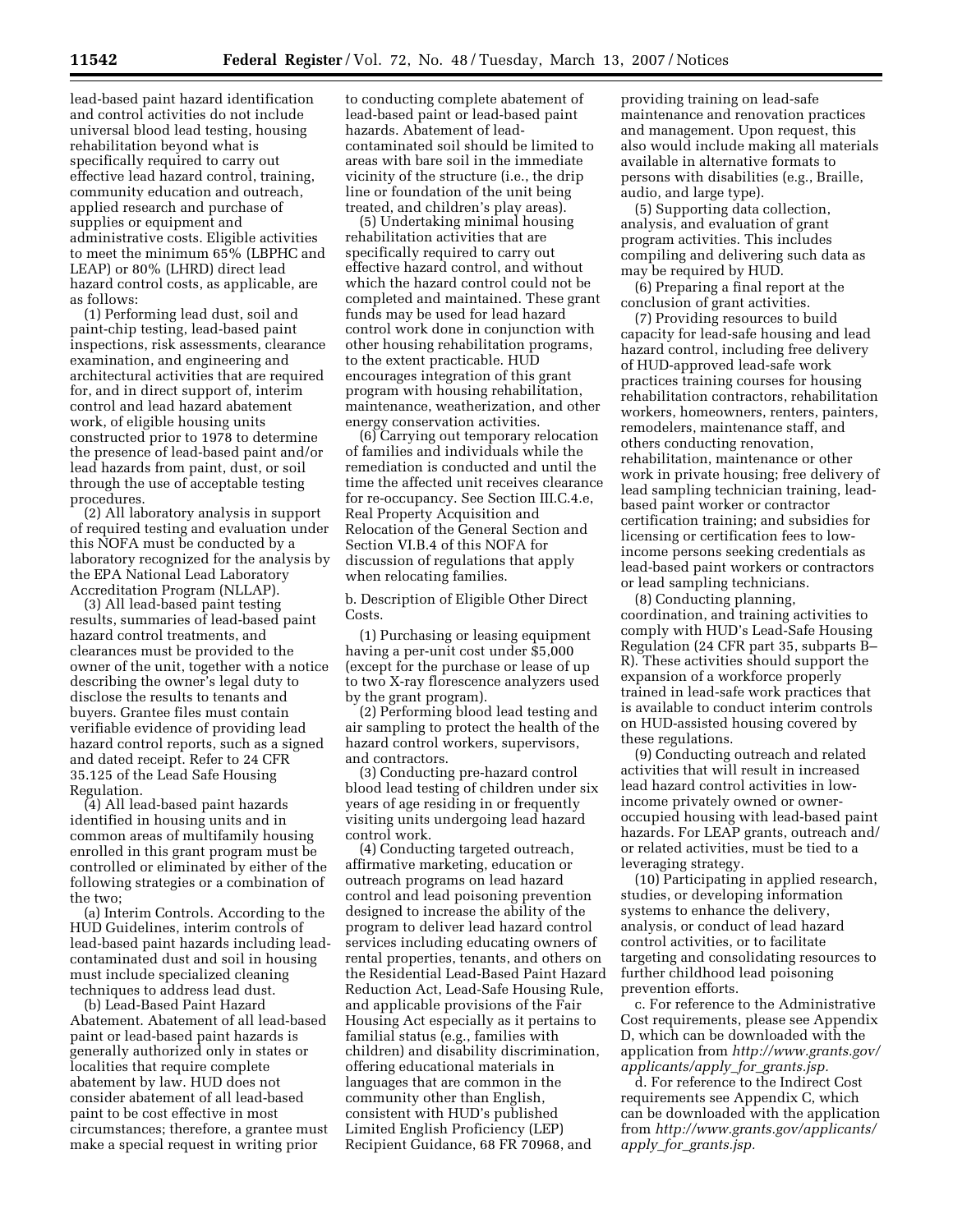2. Eligibility of HUD-Assisted Housing. The Table 10, ''Eligibility of HUD Assisted Housing,'' that lists the housing units that may participate under each of the three competitive programs detailed in this NOFA can be downloaded with the application from *http://www.grants.gov/applicants/ apply*\_*for*\_*grants.jsp.* 

3. Threshold Requirements. To be an eligible applicant, you must meet all of the threshold requirements in Section III.C of the General Section as well as any specific threshold requirements listed in this subsection. Applications will not be funded if they do not meet the threshold requirements.

a. Applicants under the Lead-Based Paint Hazard Control and Lead Hazard Reduction Demonstration Programs are required to match 10 percent of the funds requested with other funds or resources. There is no match requirement for LEAP.

b. Applicants under the Lead Hazard Reduction Demonstration Program must be a city, county, Native American Tribe, or other unit of local government. The applicant must have at least 3,500 pre-1940 occupied rental housing units, as listed at the 2000 Census Web site identified in Form HUD 96013, Need/ Extent of the Problem. A list of eligible applicants can be downloaded with the application from *http://www.grants.gov/ applicants/apply*\_*for*\_*grants.jsp.* In addition, a State may apply on behalf of one or more of the eligible local jurisdictions if it has an EPA-authorized lead-based paint training and certification program. There is no minimum threshold requirement for the number of pre-1940 occupied units for LBPHC or LEAP.

c. All applicants under the Lead Hazard Reduction Demonstration Program must provide the actual number of children with documented elevated blood levels residing within the jurisdiction(s) where the lead hazard control work will be conducted for the most recent twelve-month period available since January 1, 2003 and identify the source of the data. Failure to provide these data will result in the application not being rated or ranked.

d. EPA Authorization. If you are a state government or Native American Tribal government, you must have an EPA-authorized Lead-Based Paint Training and Certification Program in effect, on the application deadline date, to be eligible to apply for Lead Based Paint Hazard Control and Lead Hazard Control Reduction Demonstration Grant funds. The approval date in the **Federal Register** notice published by the EPA will be used in determining the Training and Certification status of the applicant

state or Native American Tribal government. If you do not have an EPA authorized program on the application submission date, the application will not be rated or ranked. Further, if you do not have an EPA authorized program on the grant award date, you will not be awarded a grant under this NOFA.

e. Consolidated Plans. (This requirement does not apply to Native American Tribes.) You must submit, as an appendix, the current lead-based paint element from the approved Consolidated Plan of the jurisdiction(s) where the lead-based paint hazard control will be conducted. In lieu of submitting a hard copy of the lead-based paint element from the current consolidated plan(s), you may substitute a Web site address. The Web site must contain the lead-based paint element of the current Consolidated Plan(s). If the jurisdiction does not have a currently approved Consolidated Plan, but is otherwise eligible for LBPHC and LHRD grant programs, you must include the jurisdiction's abbreviated Consolidated Plan, which includes a lead-based paint hazard control strategy developed in accordance with 24 CFR 91.235. You should include the discussion of any lead-based paint issues in your jurisdiction's Analysis of Impediments, particularly as it addresses your target areas.

f. An applicant requesting a grant amount greater than the maximum grant award amount will be deemed ineligible and not reviewed or rated.

g. Applications that do not have either a narrative response to the rating factors or form HUD–424 CBW Budget worksheet will not be reviewed or rated.

h. Fiscal Year 2006 awardees of LBPHC, LHRD, reopened LHRD, or LEAP grants, are not eligible to apply for any of these three programs during this competitive NOFA cycle.

i. Applicants may submit up to one application for each of the competitive programs covered by this NOFA for which they are eligible.

## 4. Environmental Requirements

a. Recipients of Lead-Based Paint Hazard Control Grants and Lead Hazard Reduction Demonstration grants must comply with 24 CFR part 58, Environmental Review Procedures for Entities Assuming HUD Environmental Responsibilities, and must carry out environmental review responsibilities as a responsible entity under part 58.

b. Work on properties assisted with LEAP funds under this NOFA is covered by the provisions of section 305(c) of the Multifamily Housing Property Disposition Reform Act of 1994, which are implemented by HUD regulations at

24 CFR part 50. Under part 50, a responsible entity, usually a local government unit, must assume the environmental review responsibilities for activities funded under LEAP. Under 24 CFR 50.3(h), if a responsible entity or the recipient objects to the responsible entity performing the environmental review for LEAP activities, HUD may designate another responsible entity to perform the review or may perform the environmental review itself under the provisions of 24 CFR part 50.

c. For all grants under this NOFA, recipients and other participants in the project are prohibited from undertaking, or committing or expending HUD or non-HUD funds (including leveraged or match funds) on a project or activities under this NOFA (on activities other than listed in 24 CFR 58.34, 58.35(b) or 58.22(f)) until the responsible entity completes an environmental review and the applicant submits and HUD approves a Request for the Release of Funds and the responsible entity's environmental certification (both on form HUD 7015.15). In the case of LEAP grants, the grantee must await HUD's completing the review and notifying the grantee of the approval of the environmental review before initiating work. The results of the environmental review may require that proposed activities be modified or proposed sites may be rejected. The results of the environmental reviews may require that proposed activities be modified or proposed sites rejected. For part 58 procedures, see *http://www.hud.gov/ offices/cpd/energyenviron/environment/ index.cfm.* For assistance, contact Edward Thomas, the Office of Healthy Homes and Lead Hazard Control Environmental Officer at (215) 861– 7670 (this is not a toll-free number) or the HUD Environmental Review Officer in the HUD Field Office serving your area. If you are a hearing- or speechimpaired person, you may reach the telephone number via TTY by calling the toll-free Federal Information Relay Service at 1–800–877–8339. Recipients of a grant under these funded programs will be given additional guidance in these environmental responsibilities.

5. Administrative and Other Requirements. If awarded a grant, you must comply with the requirements and maintain appropriate documentation to demonstrate compliance with the requirements specified below. The requirements apply to all grant programs unless otherwise specified.

a. Lead-Based Paint Hazard Reduction Act of 1992 (Title X of the Housing and Community Development Act of 1992), Section 1011. Section 217 of Public Law 104–134 (the Omnibus Consolidated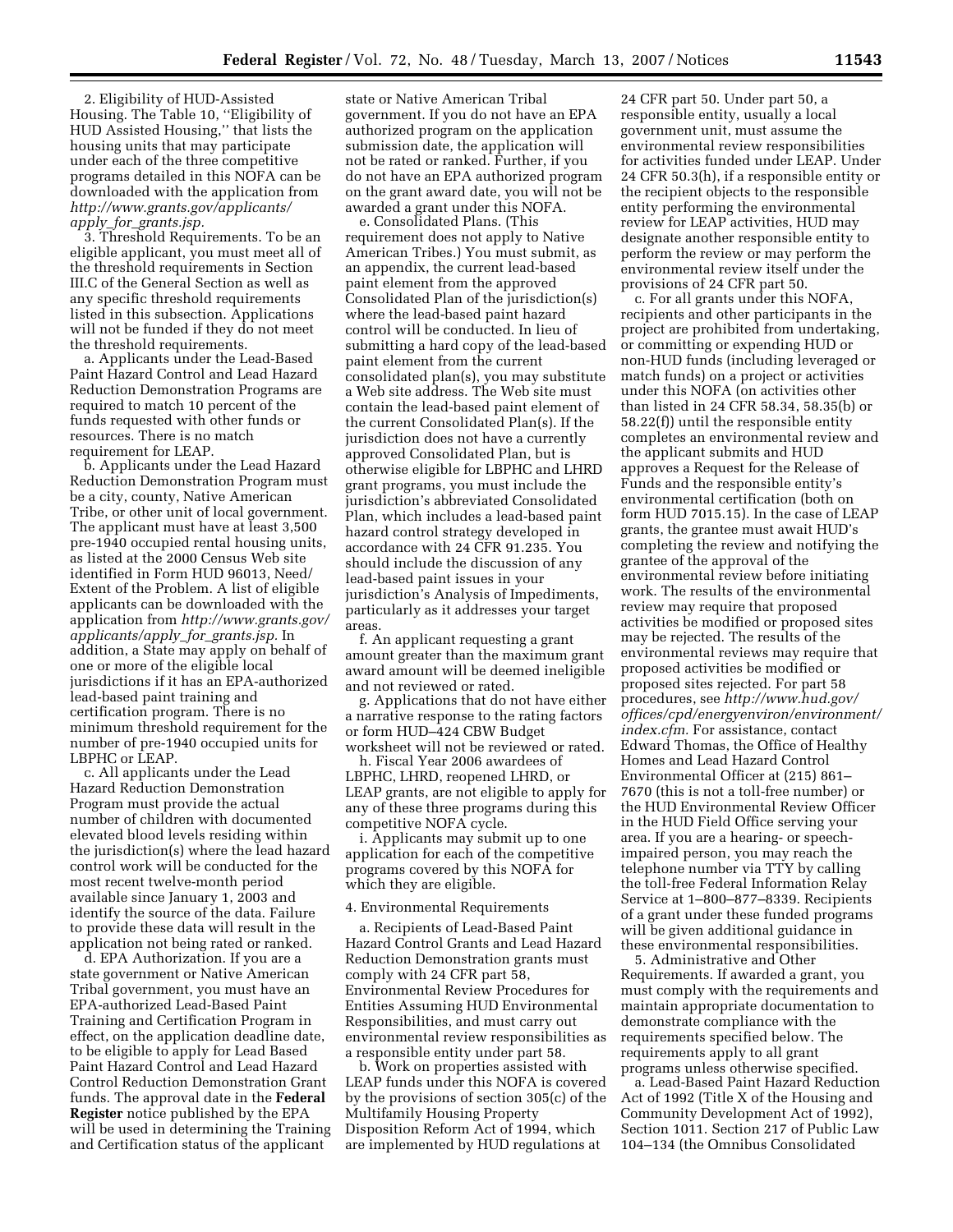Rescissions and Appropriations Act of 1996, 110 Stat. 1321, approved April 26, 1996) amended Section 1011(a) of the Residential Lead-Based Paint Hazard Reduction Act of 1992 (Title X) to read as follows:

''Section 1011. Grants for Lead-Based Paint Hazard Reduction in Target Housing

''(a) General Authority. The Secretary is authorized to provide grants to eligible applicants to evaluate and reduce lead-based paint hazards in housing that is not federally assisted housing, federally owned housing, or public housing, in accordance with the provisions of this section. Grants shall only be made under this section to provide assistance for housing that meets the following criteria—

''(1) for grants made to assist rental housing, at least 50 percent of the units must be occupied by or made available to families with incomes at or below 50 percent of the area median income level and the remaining units shall be occupied or made available to families with incomes at or below 80 percent of the area median income level, and in all cases the landlord shall give priority in renting units assisted under this section, for not less than 3 years following the completion of lead abatement activities, to families with a child under the age of six years, except that buildings with five or more units may have 20 percent of the units occupied by families with incomes above 80 percent of area median income level;

''(2) for grants made to assist housing owned by owner-occupants, all units assisted with grants under this section shall be the principal residence of families with income at or below 80 percent of the area median income level, and not less than 90 percent of the units assisted with grants under this section shall be occupied by a child under the age of six years or shall be units where a child under the age of six years spends a significant amount of time visiting.''

(1) Trained and Certified Professionals. Funded activities must be conducted by persons qualified for the activities according to 24 CFR part 35, subparts B–R (possessing certification as abatement contractors, risk assessors, inspectors, abatement workers, or sampling technicians, or others having been trained in a HUD-approved course in lead-safe work practices).

(2) Lead hazard evaluation and control work must be conducted in compliance with HUD's Lead Safe Housing Rule, 24 CFR part 35, the HUD Guidelines, and applicable federal, state and local regulations and guidance.

(3) You must document the income and family composition of occupants of units assisted to meet Title X requirements. Identify the key staff who will certify as to the eligibility of each unit assisted under the grant based on the determination of income, and when required, the presence of a child under six years of age.

6. Prohibited Practices. You must not engage in the following prohibited practices:

a. Open flame burning or torching;

b. Machine sanding or grinding without a high-efficiency particulate air (HEPA) exhaust control;

c. Uncontained hydroblasting or highpressure wash;

d. Abrasive blasting or sandblasting without HEPA exhaust control;

e. Heat guns operating above 1,100 degrees Fahrenheit;

f. Chemical paint strippers containing methylene chloride or other volatile hazardous chemicals in a poorly ventilated space; and

g. Dry scraping or dry sanding, except scraping in conjunction with heat guns or around electrical outlets or when treating no more than two square feet in any one interior room or space, or totaling no more than 20 square feet on exterior surfaces.

7. Written Policies and Procedures. You must have clearly established, written policies and procedures for eligibility, program marketing, unit selection, expediting work on homes occupied by children with elevated blood lead levels, and all phases of lead hazard control, including risk assessment, inspection, development of specifications, pre-hazard control blood lead testing, financing, temporary relocation and clearance examination. Grantees, subcontractors, sub-grantees, sub-recipients, and their contractors must adhere to these policies and procedures.

8. Continued Availability of Lead-Safe Housing to Low-Income Families. Units in which lead hazards have been controlled under this program shall be occupied by or continue to be available to low-income residents as required by Title X (Section 1011). You must maintain a publicly available registry (listing) of units in which lead hazards have been controlled and ensure that these units are affirmatively marketed to agencies and families as suitable housing for families with children less than six years of age. The grantee must also provide the owner with the lead hazard evaluation and control information generated by activities under this grant, so that the owner can comply with his/her disclosure

requirements under 24 CFR part 35, Subpart A.

9. Testing. In developing your application budget, include costs for lead paint inspection, risk assessment, and clearance examination for each dwelling that will receive lead hazard control, as follows:

a. General. All testing and sampling shall comply with the Lead Safe Housing Rule and conform to the current HUD Guidelines, the EPA lead hazard standards at 40 CFR part 745, and federal, state, or tribal regulations developed as part of the appropriate contractor certification program, whichever is most stringent.

b. Lead-Based Paint and Lead-Based Paint Hazard Identification. A leadbased paint inspection and risk assessment is required.

c. Clearance Testing. If rehabilitation is conducted in conjunction with lead hazard control, clearance may be conducted either after the lead hazard control work is completed, and again after any subsequent rehabilitation work is completed, or after all of the lead hazard control and rehabilitation work is completed. Clearance shall be successfully completed before reoccupancy.

10. Blood lead testing. Each child under six years of age should be tested for lead poisoning within the six months preceding the lead hazard control work. Any child with an elevated blood lead level must be referred for appropriate medical followup. The standards for such testing are described in the Centers for Disease Control and Prevention (CDC) publications Preventing Lead Poisoning in Young Children (1991), and Screening Young Children for Lead Poisoning: Guidance for State and Local Public Health Officials (1997).

11. Cooperation With Related Research and Evaluation. You shall cooperate fully with any research or evaluation sponsored by HUD, CDC, EPA or another government agency associated with this grant program, including preservation of project data and records and compiling requested information in formats provided by the researchers, evaluators or HUD. This also may include the compiling of certain relevant local demographic, dwelling unit, and participant data not contemplated in your original proposal. Participant data shall be subject to the Privacy Rule of the Health Insurance Portability and Accountability Act of 1996 (HIPAA). HIPAA and the Privacy Rule can be found at *www.hhs.gov/ocr/ hipaa.* 

12. Data Collection. You shall collect, maintain, and provide to HUD the data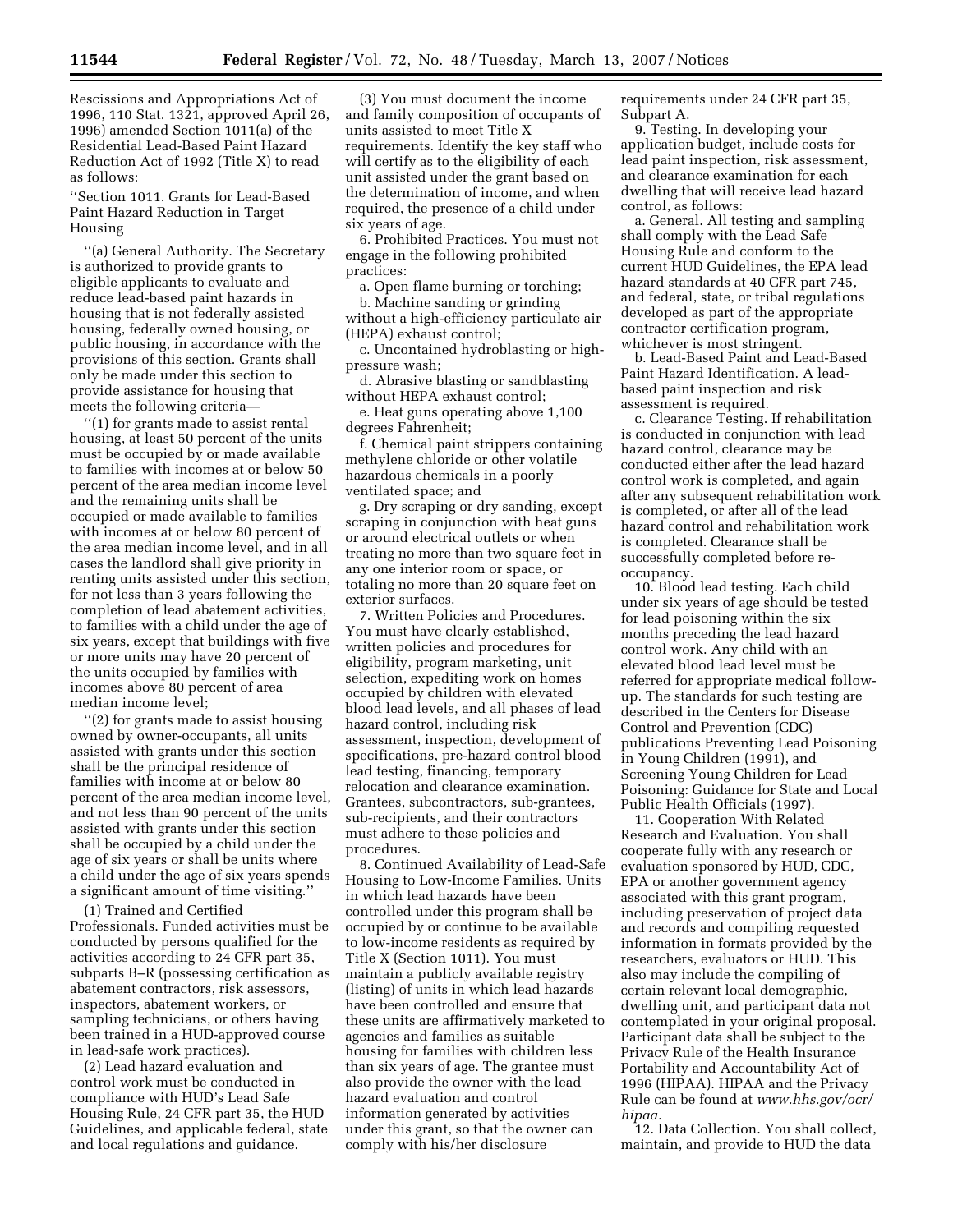necessary to document and evaluate grant program outputs and outcomes.

13. Financial Control. Financial control systems shall be established including methods and procedures to ensure that only grant eligible expenses are charged to the grant as reimbursable expenses or project match; that appropriate documentation of time worked on and charged to the grant is maintained; that no more than 10 percent of grant funds are used for administrative costs and that indirect cost allocation plans are updated annually.

14. Section 3 Employment Opportunities. Please refer to Section III.C of the General Section. The requirements of Section 3 of the Housing and Urban Development Act of 1968 (12 U.S.C. 1701u) are applicable to this program. This sub-factor will be evaluated on the extent to which an applicant describes how it proposes to:

a. Provide opportunities to train and employ Section 3 residents; and

b. Award contracts to Section 3 contractors, as each of those terms is defined in the regulations, 24 CFR Part 135. Applicants that demonstrate their responsiveness to the section 3 requirements may receive up to 2 points (see Rating Factor 3). Annual submission of Form HUD–60002 is required. Regulations regarding the provision of Section 3 of the Housing and Urban Development Act of 1968 can be located at 24 CFR Part 135.

15. Replacing Existing Resources. Funds received under the grant programs covered under this NOFA shall not be used to replace existing community resources dedicated to any ongoing project.

16. Certifications and Assurances. By signing the SF–424, you are agreeing to the certifications and assurances listed in the General Section and this NOFA.

17. Code of Conduct. If awarded assistance, you will be required, prior to entering into a grant agreement with HUD, to submit a copy of your Code of Conduct and describe the methods you will use to ensure that all officers, employees, and agents of your organization are aware of your Code of Conduct. An applicant who submitted an application during FY2005 or FY2006 and included a copy of its code of conduct *will not* be required to submit another copy if the applicant is listed on HUD's Web site *http:// www.hud.gov/offices/adm/grants/ codeofconduct/cconduct.cfm.* An applicant must also include a copy of its code of conduct if the information listed on the above Web site has changed (e.g., the person who submitted the previous application is no longer your authorized

organization representative, the organization has changed its legal name or merged with another organization, or the address of the organization has changed, etc.). Refer to the General Section for further information about the Code of Conduct requirements.

18. Lead-Safe Work Practice Training Activities. Under the Lead-Based Paint Hazard Control Grant Program, you are encouraged to provide resources to promote the expansion of a workforce that is:

- —Properly trained in lead-safe work practices;
- —Available to conduct interim controls and/or lead hazard abatement;
- —Able to follow lead-safe work practices while performing work on HUD assisted housing units; and
- —Able to safely repair, rehabilitate, and maintain other privately owned residential property.

19. Coordination among Critical Agencies.

a. Under the Lead-Based Paint Hazard Control or Lead Hazard Reduction Demonstration programs, you shall participate in the state-wide or jurisdiction-wide strategic plan to eliminate childhood lead poisoning as a major public health problem by 2010, or assist in the development of a plan in states or localities that do not have such a plan. The CDC strategic elimination plans for state and local childhood lead poisoning prevention programs can be downloaded from *http://www.cdc.gov/ nceh/lead/StrategicElimPlans/ strategicplans.htm.* Additionally, if awarded lead hazard control or lead hazard demonstration funds, you shall enter into or extend existing collaborative arrangements with childhood lead poisoning prevention programs among health agencies, housing agencies, community development agencies, and code enforcement agencies (or equivalent) for their target area(s), local jurisdiction(s), and, for state or tribal applicants, with their state or tribal health agencies, housing agencies, development agencies, and code enforcement agencies (or equivalent). Arrangements must describe how the health department and the housing and/or development agency have or will consider enrolling housing units (or multifamily buildings) in which one or more children under age 6 years have elevated blood lead levels, with priority to housing where repeated and/or severe cases of childhood lead poisoning have occurred. HUD encourages LEAP applicants to enter into such agreements.

20. Work Plan. Upon award, you shall develop a work plan including

measurable quarterly performance goals and specific time-phased objectives for each of the major activities and tasks required to execute the project. These major activities and tasks are outlined in the Quarterly Progress Reporting System (Form HUD–96006) and include: Program Management and Capacity Building including data collection and program evaluation; Community Education, Outreach and Training; and Lead Hazard Activities including testing, interventions, and temporary relocation.

a. Describe how lead hazard units, especially those known to house elevated blood lead level children under six years of age, will be identified, selected, prioritized, and considered for treatment under this grant and/or other programs of the grantee or grantee's team members. An elevated blood lead level is defined as an excessive absorption of lead that is a confirmed concentration of ten (10) micrograms of lead per deciliter of whole blood.

You must demonstrate how you consider housing units identified by local health and child welfare agencies where incidences of childhood lead poisoning have occurred, particularly those where multiple poisonings have been reported, for enrollment into lead hazard control treatment programs, as well as demonstrate the use of other sources of information on high priority housing;

b. Your work plan should address your jurisdiction's Consolidated Plan goals for pursuing community planning and development and housing programs relative to lead and other housingrelated issues that affect the health of residents. The work plan must include a detailed strategy to:

(1) Obtain data from state or local health departments or from families themselves (either directly, for example, through service organizations that families distribute their information) on the addresses of housing units in which children have been identified as lead poisoned, as required by 24 CFR 91.100(a)(2).

(2) Continue or enter into collaborative agreements or arrangements with applicable state or local health and child welfare agencies, community development organizations, and housing agencies and/or other housing organizations to team with HUD Lead-Based Paint Hazard Control, Lead Hazard Reduction Demonstration, and LEAP grantees to identify and address childhood lead poisoning in the jurisdiction collaboratively, and describe the methods for coordinating among these agencies.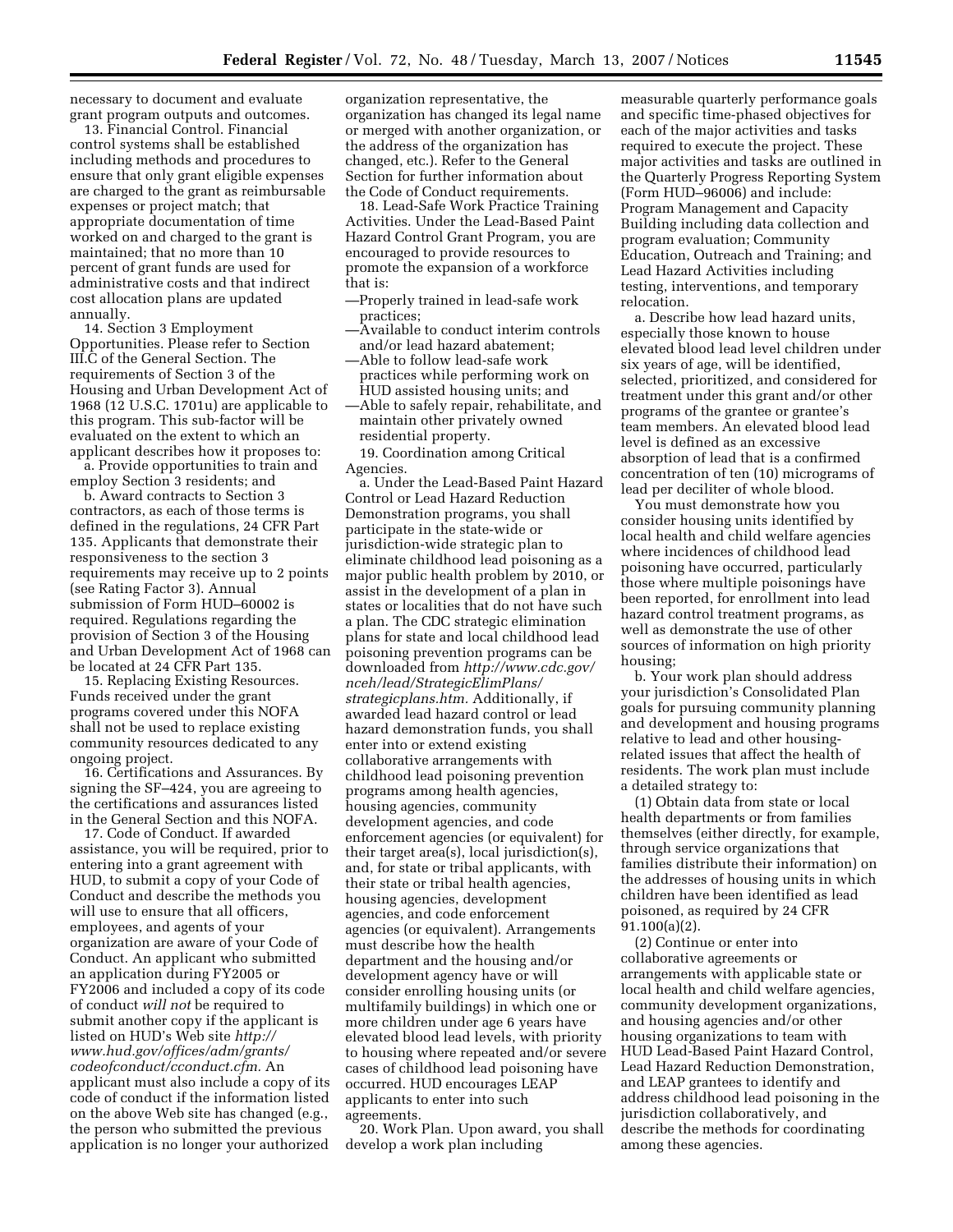(3) Demonstrate specific steps and/or actions that will be taken to ensure that other resources in the community are utilized to increase funding, provide training, and to link with other local programs engaged in lead hazard control activities.

(4) Describe how the project will be managed, and the timeline for staffing the program, establishing a lead-based paint contractor pool, and obtaining HUD approval for the Request for the Release of Funds (HUD Form 7015.15).

(5) Describe how assistance and funding will flow from you to the actual performers of the hazard reduction work.

(6) Describe the selection process for sub-grantees, sub-contractors, or subrecipients.

(7) Describe the financing mechanism used to support lead hazard control work in units (name of administering agency, eligibility requirements, type of financing, etc.), any owner matching requirement, and the terms, conditions, and amounts of assistance available, include affordability terms and provisions for forgiveness and recapture of funds.

(8) Perform combined lead-based paint inspection and risk assessment procedures using the HUD Guidelines, applicable sections of the Lead Safe Housing Rule and use EPA standards to identify lead hazards and to conduct clearance testing.

(9) Describe the process for developing work specifications and bids on properties selected for lead hazard control work.

(10) The specific intervention methods and clearance procedures to be conducted for units enrolled and treated.

(11) The number of rental-occupied, vacant, and owner-occupied units, including the number of single-family and multifamily units, proposed for interim controls and hazard abatement.

(12) The occupant protection and relocation plan for residents required to be out of their homes during hazard control activities. The relocation should be in accordance with Section III.C.4.e.

(13) The outputs and overall outcomes for community education, outreach, and training activities, including the nature and number of events and the number of individuals to receive education, outreach, and training.

(14) The blood lead testing and other measures to be undertaken to protect children under six years of age and other occupants of units undergoing lead hazard control work.

(15) The evaluation process used to measure program performance, with

particular attention given to program performance in the five key areas evaluated by OHHLHC on a quarterly basis (NOFA Rating Factor 5 response): number of units inspected and risk assessed; number of units cleared of lead hazards; the amount of grant funds disbursed through HUD's Line of Credit Control System (LOCCS); the number of persons reached through outreach and education efforts; and the number of persons trained in lead hazard control courses. For LEAP only, the quarterly assessment will include one additional performance measure, which is the amount of leverage.

(16) The grantee's accounting, finance, and internal audit procedures;

(a) Procedures for tracking funds obtained through government resources (including HUD, other federal agencies, and state and local governments), match and leverage; and

(b) Procedures for the procurement process and the reimbursement process of vendors, contractors, and subgrantees.

(17) Quarterly performance benchmarks. The benchmarks identified in the work plan for a 36-month period of performance are on the Work Plan Development Worksheet with Minimum Benchmark Standards for 36 Months— Form HUD–96008. (You can download Form HUD–96008 from *http:// www.grants.gov/applicants/ apply*\_*for*\_*grants.jsp,* in the application instructions download section.) All applicants are required to complete the Factor 3 Table—Soundness of Approach, and the Work Plan Development Worksheet with Minimum Benchmark Standards for 36 Months— Form HUD–96008 for the purposes of developing your work plan. Applicants selected for award may be asked to modify the work plan to reflect agreed upon benchmarks determined during pre-award negotiations.

21. Detailed Budget. Submit a detailed budget that identifies the total budget (federal share and matching and/or leverage contribution) on Form HUD– 424 CBW and budget and cost justification narrative for all budget categories of your grant request. You must provide a separate estimate for the overall grant management element (Administrative Costs), which is more fully defined in Section IV.E of this NOFA. All applicants must provide a detailed budget for any subcontractors, sub-grantees, or sub-recipients receiving greater than 10 percent of the federal budget request. In the event of a discrepancy between grant amounts requested in various sections of the application, the amount you indicate on

the Form SF–424 will govern as the correct value.

22. Institutional Review Board (IRB). Indicate if your program includes conducting research involving human subjects in a manner which requires IRB approval and periodic monitoring under 24 CFR part 60, which incorporates the Department of Health and Human Service's regulations, at 45 CFR part 46. For additional information on what constitutes human subjects' research or how to obtain an institutional assurance, see the Department of Health and Human Services, Office of Human Research Protection (OHRP) Web site at *http://www.hhs.gov/ohrp/.* 

#### **IV. Application and Submission Procedures**

#### *A. Address to Request Application Package*

See the General Section for specific procedures concerning the electronic application submission requirements. The application and Instructions are available at *http://www.grants.gov/ applicants/apply*\_*for*\_*grants.jsp.* If you have difficulty accessing the information, you may call the help desk help line at (800) 518–GRANTS or emailing *support@grants.gov.* 

Guidebook and Further Information: HUD provides a Desktop User Guide to Find, Register and Apply for Grant Opportunities using Grants.gov. The Desktop User Guide is available on HUD's Web site at *http://www.hud.gov/ utilities/intercept.cfm?/offices/adm/ grants/deskuserguide.pdf.* If you have difficulty accessing the information, you may call HUD's NOFA Information Center at (800–HUD 8929. If you are a hearing-or speech-impaired person, you may request the information by telephone TTY by calling the toll-free Federal Information Relay Service at 800–877–8339.

### *B. Content and Form of Application Submission*

Applicants eligible to apply under this NOFA are to follow the submission requirements described below:

- 1. Applicant Information
- a. Application Format.

(1) Application including narrative responses, attachments, tables, appendices, and other required forms should be limited to a total of 150 pages. Number all pages of the application sequentially from page 1 to the end of the application, including charts, figures, tables and appendices. If the application exceeds the 150-page limit and has no page numbers, HUD will consider only the first 150 pages it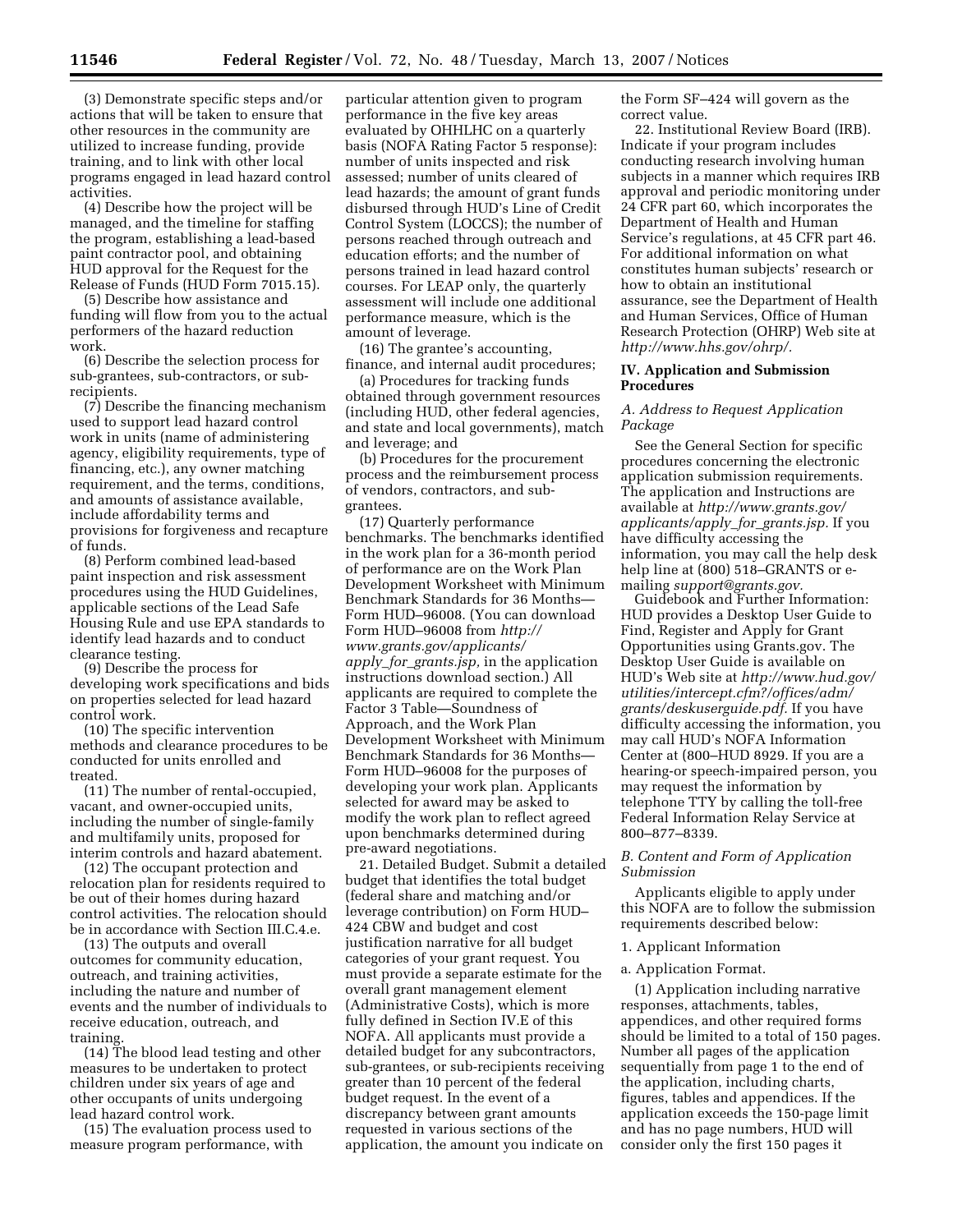prints for review (forms will be counted first).

(2) The application narrative response to the Rating Factors is limited to a maximum of 20 pages (excluding appendices and worksheets) of size 81⁄2″ x 11″ using a 12-point (minimum) font with not less than 1″ margins on all sides.

(3) Materials provided in the appendices should directly refer to the specific rating factor narrative. Applicants are strongly urged to not submit information that is not required and/or requested in the NOFA or relevant to a specific narrative response. The narrative rating responses should be submitted as a single Microsoft Word document file. All attachments must identify the related factor in the footer by providing the rating factor and the page number (e.g., Factor 1 Attachment, pg. 1), and should be submitted as a single zip file attachment to the electronic application.

b. Information contained in the abstract will not be considered in the evaluation and scoring of your application.

c. Application Checklist (Voluntary). Your application must contain all of the required information requested in this NOFA and the General Section. These items include the standard forms, and the certifications and assurances listed in the General Section that are applicable to this NOFA. The forms required for application submission and instructions can be found in the application at *http://www.grants.gov/ applicants/apply*\_*for*\_*grants.jsp.* The ''Checklist and Submission Table of Contents'' below includes a list of the required items needed for submitting a complete application and receiving consideration for funding.

Checklist and Submission Table of Contents (Counts Towards the 150 Page Limit)

• Application Checklist (paper copy applications only)

- Applicant Abstract (limited to a maximum of 2 pages)
- Rating Factors Response (limited to a maximum of 20 narrative pages plus the following forms):
- 1. Capacity of the Applicant and Relevant Organizational Experience— Form HUD–96012;
- 2. Needs/Extent of the Problem— Form HUD–96013;
- 3. Soundness of Approach (Work Plan/Budget)—Form HUD–96014;
- 4. Leveraging and Matching Resources—Form HUD–96015; and

5. Achieving Results and Program Evaluation—Logic Model—Form HUD– 96010.

Other Materials in Support of Rating Factors

- Application for Federal Assistance— Form SF–424;
- Survey on Ensuring Equal Opportunity for Applicants—Form SF–424 Supplement (Faith Based EEO Survey (SF–424 SUPP) on Grants.gov);
- Grant Application Detailed Budget (HUD Detailed Budget Form on Grants.gov) and Worksheet HUD–424 CBW, Total Budget (Federal Share and Matching) and Budget Justification Narrative;
- Applicant/Recipient Disclosure/Update Report—Form HUD–2880 (HUD Applicant Recipient Disclosure Report on Grants.gov);
- Certification of Consistency with the RC/EZ/EC–II Strategic Plan—Form HUD–2990;
- Certification of Consistency with the Consolidated Plan—Form HUD–2991;
- Disclosure of Lobbying Activities (if applicable)—Form SF–LLL;
- Development Worksheet with Minimum Benchmark Standards (36 Months) Form HUD–96008;
- Match and Leverage Documentation;
- Third Party Documentation Facsimile Transmittal (Facsimile Transmittal Form on Grants.gov)(for electronic applications)—Form HUD–96011;
- Questionnaire for HUD's Removal of Regulatory Barriers (HUD Communities Initiative Form on Grants.gov)—Form HUD-27300, including required documentation or URL references;
- You Are Our Client Survey—Form HUD–2994–A (optional); and
- Threshold Requirements (Refer to Section III.C of the General Section, and Section III.C.3, Threshold Requirements, of this NOFA).

C. Submission Dates and Times. The application must be received and validated by Grants.gov no later than 11:59:59 p.m. eastern time on the deadline date. Please note that the validation process may take up to 72 hours. Refer to the General Section for timely submission requirements.

D. Intergovernmental Review: Not required.

#### *E. Funding Restrictions*

1. Administrative Costs. There is a 10 percent maximum allowance for administrative costs. Additional information about allowable administrative costs is provided in Appendix D of this NOFA at *http:// www.grants.gov/applicants/ apply*\_*for*\_*grants.jsp.* 

2. Ineligible Activities. You may not use grant funds for any of the following activities:

a. Purchase of real property. b. Purchase or lease of equipment having a per-unit cost in excess of \$5,000, except for the purchase and lease of up to two X-ray fluorescence analyzers used by the grant program.

c. Chelation or other medical treatment costs related to children with Elevated Blood Lead levels (EBLs). Nonfederal funds used to cover these costs may be counted as part of the required matching contribution.

d. Lead hazard evaluation or control activities in publicly-owned housing, or project-based Section 8 housing (this housing stock is not eligible under Section 1011 of the Lead-Based Paint Hazard Reduction Act).

e. Lead hazard evaluation or control activities in housing covered by a settlement agreement, consent decree, court order or other similar action by HUD or EPA regarding the Lead Disclosure Rule (24 CFR part 35, Subpart A, or the equivalent 40 CFR part 745, subpart F), or by HUD regarding its Lead Safe Housing Rule (24 CFR part 35, subparts B–R).

f. Presumption of the presence of lead-based paint or lead-based paint hazards. A lead-based paint inspection and risk assessment are required.

g. Activities that do not comply with the Coastal Barrier Resources Act (16 U.S.C. 3501).

h. Lead-hazard control or rehabilitation of a building or manufactured home that is located in an area identified by the Federal Emergency Management Agency (FEMA) under the Flood Disaster Protection Act of 1973 (42 U.S.C. 4001– 4128) as having special flood hazards unless:

(1) The community in which the area is situated is participating in the National Flood Insurance Program in accordance with the applicable regulations (44 CFR parts 59–79), or less than a year has passed since FEMA notification regarding these hazards; and

(2) Where the community is participating in the National Flood Insurance Program, flood insurance on the property is obtained in accordance with section 102(a) of the Flood Disaster Protection Act (42 U.S.C. 4012a(a)). You are responsible for assuring that flood insurance is obtained and maintained for the appropriate amount and term.

F. Other Submission Requirements: Applicants are required to submit applications electronically via the Web site *http://www.grants.gov.* See the General Section for additional information on the electronic process and how to request a waiver from the requirement, if necessary. Applicants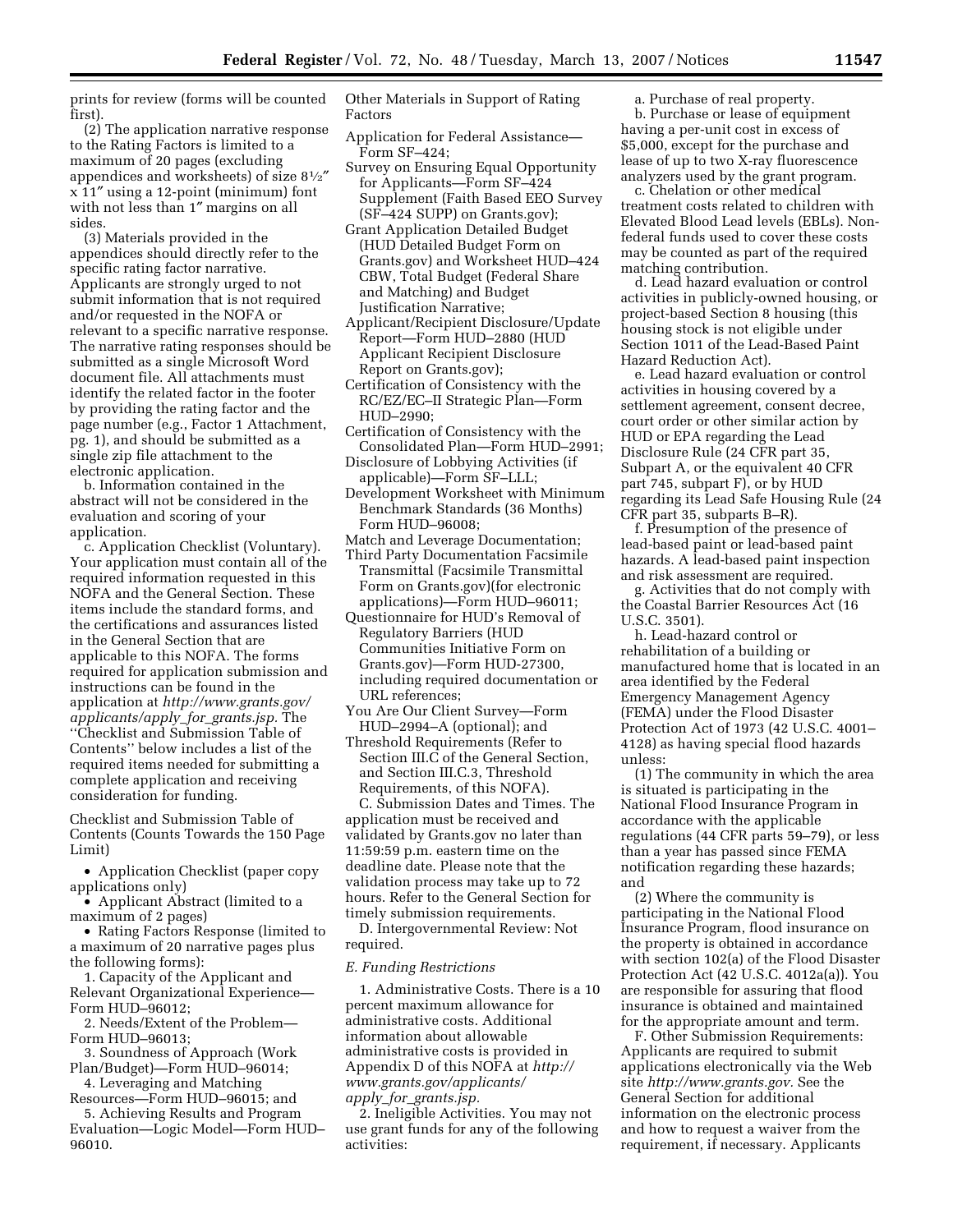should submit their waiver requests in writing by e-mail. Waiver requests must be submitted no later than 15 days prior to the application deadline date and should be submitted to Jonnette Hawkins, Director, Program Management and Assurance Division, Office of Healthy Homes and Lead Hazard Control,

*Jonnette*\_*G.*\_*Hawkins@hud.gov.* If you are granted a waiver of the electronic application submission requirement, the application must be received by HUD no later than 11:59:59 p.m. on the application deadline date. The waiver approval notification will provide further information on where to send the application and the number of copies to be provided.

### **V. Application Review Information**

A. Criteria: The following section applies to all applicants unless otherwise specified.

*1. Rating Factor 1: Capacity of the Applicant and Relevant Organizational Experience (20 points maximum for all applicants)* 

All applicants.

a. *Capacity of the Applicant (10 points).* This rating factor addresses your capacity to successfully implement the proposed activities. The applicant must demonstrate that it has sufficient personnel or will actively retain qualified experts or professionals, and is prepared to perform lead-based paint hazard evaluation, lead-based paint hazard control intervention work, and other proposed activities within 120 days of the effective date of the grant award. HUD reserves the right to terminate the grant if sufficient personnel or qualified experts are not retained to actively perform these program activities within this 120-day period. All applicants must respond to this Rating Factor, including completing the Factor 1 Table. The ''applicant'' includes the applicant organization as a whole, and the applicant staff, including key personnel responsible for implementing the program.

Applicants are to list by name and/or position title all key personnel, whether currently vacant or contingent upon an award, including the percentage of time to be dedicated to the proposed program. Key personnel should include, at a minimum, one Project Director and one Program Manager. The applicant must describe the relevant knowledge and experience of the Project Director and Program Manager, and any additional key personnel, who will carry out program activities, including the time commitment of each to the proposed program. The day-to-day

Program Manager must be experienced in the management of housing rehabilitation or lead hazard control, childhood lead poisoning prevention, or similar work involving project management, and must be dedicated to the proposed program for a minimum of 75 percent of the time. The applicant must describe the roles and responsibilities of each key personnel, including any/all relevant current or previous experience in the planning and management of large, complex and interdisciplinary programs involving housing rehabilitation, lead hazard control, childhood lead poisoning prevention, or similar work. Resumes (maximum three pages each for up to three key personnel) or position descriptions for those key personnel to be hired, and organizational charts for the grant program must be submitted as an appendix. Similarly, applicants must list and describe sub-grantees, subcontractor organizations, sub-recipients and consultants that will provide services and carry out critical activities for the proposed grant program. Provide the capacity of the above entities as demonstrated by experience in initiating and implementing related environmental, health, or housing projects. List key personnel from each sub-grantee or sub-contractor organization who will provide services, their respective roles and responsibilities on the proposed program and the time commitment to the proposed program.

b. *Relevant Organization Experience (10 points).* 

(1) New Applicants. Your organizational capacity should be demonstrated by describing prior experience in initiating and implementing lead hazard control or related environmental, health or housing programs. Include a table that lists the relevant and most recent experience in initiating and implementing lead hazard control efforts and or related environmental, health or housing programs and/or grants awarded (which may also include philanthropic/foundation awards for LEAP applicants). Provide examples of relevant programs that you currently manage or have previously managed within the past three years (e.g., Lead Hazard Control, CDBG Housing Rehabilitation, Childhood Lead Poisoning Prevention Program, Healthy Homes Demonstration, Weatherization, LEAP, etc). Include the following details for each project:

- Title of the project
- Start and end date of the project
- Funding Agency
- Name of the Project Director and Program Manager
	- Dollar amount of the project
	- Project goals and deliverables

• Whether or not the project was completed on time and all goals achieved

• Discussion of significant obstacles and how they were resolved

• If grant's performance was rated, the final rating received HUD's evaluation process will consider an applicant's past performance record as reported to HUD in effectively organizing and managing its grant operations, in meeting performance and work plan benchmarks and goals, and in managing funds, including its ability to account for funds appropriately, the timely use of funds received either from HUD or other federal, state or local programs, and meeting performance milestones. HUD may also use other information relating to these items from sources at hand, including public sources such as newspapers, Inspector General or Government Accountability Office Reports or Findings, hotline complaints, or other sources of information that possess merit.

(2) Current or previous grantees under any of this NOFA's programs: HUD will evaluate the applicant's quarterly performance reports for the most recent four (4) quarters, and award a maximum of 10 points based on the performance ratings.

*2. Rating Factor 2: Need/Extent of the Problem (20 points maximum for Lead-Based Paint Hazard Control and Lead Hazard Reduction Demonstration Programs, and 10 points maximum for LEAP).* 

This factor refers to whether or not the community where eligible lead hazard control activities will be conducted has significant lead-based paint hazards to be addressed and an urgent need exists for HUD funding to address the problem in the identified target area(s). A target area is the area in which you will be performing lead hazard control activities; the area may be a whole jurisdiction, or, if a portion of a jurisdiction is being targeted, a specific set of Census tracts. Each applicant will be evaluated and scored in this rating factor based on documented need as evidenced by thorough, credible, and applicable data and information. For you to receive maximum points for this rating factor there must be a direct and substantial relationship between your proposed lead hazard control activities, the Consolidated Plan's lead element, and the documented community needs. Since an objective of the program is to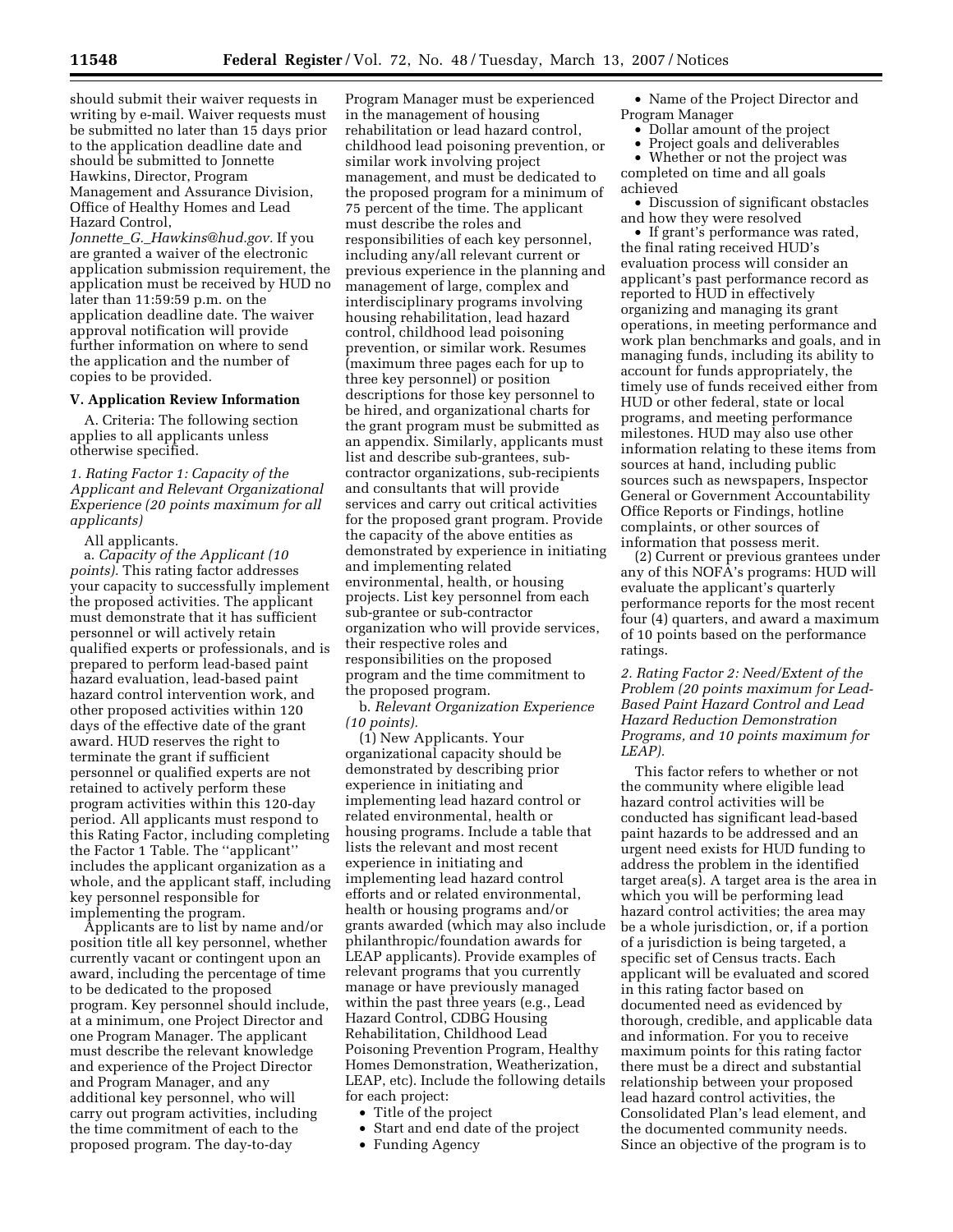prevent at-risk children from being poisoned, specific attention must be paid to documenting the identified need as it applies to any selected targeted area(s). The applicant shall complete the Factor 2 Table—Need/Extent of the Problem.

Multiple tables (one per target area) are permissible. Provide the number of children less than 6 years of age in the target area(s). You must identify the Census 2000 tract numbers for each target area that is smaller than your jurisdiction. The data submitted to HUD may be verified using data available from the Census *http:// factfinder.census.gov*, HUDuser *http:// www.huduser.org/datasets/il/fmr99rev/ hud99revmd.txt*, and other sources available to HUD. Points will be awarded in this rating factor based on the information documenting the number of children with an elevated blood lead level, the number of pre-1940 housing units, the number and percentage of families with incomes at or below 80% of the Area Medium Income as determined by HUD within your jurisdiction and/or target areas, and other socioeconomic or environmental factors in the applicants target area(s).

a. Points will be awarded based on the documented number of children with an EBL entered in the Rating Factor 2 table. Documented Number of Children with an Elevated Blood Lead (EBL) (5 Points Maximum for LBPHC and LHRD Programs, and 3 Points Maximum for LEAP). See Rating Factor 2—Table 1 (LBPHC), Table 2 (LHRD) and Table 3 (LEAP) for ''Points Awarded for the Number of Children Under 6 Years of Age with an Elevated Blood Lead Level in the Applicant's Target Area(s),'' that can be downloaded for each grant program from *http://www.grants.gov/ applicants/apply*\_*for*\_*grants.jsp.*  Provide the Census tract numbers for each target area that is smaller than your jurisdiction area(s). Provide the actual number of children documented as having an elevated blood lead (EBL) residing within the target area and within the jurisdiction where the lead hazard control work will be conducted for the most recent complete calendar year and identify the source of the data. HUD will accept data for the most recent 12-month period available since January 1, 2003. States must report the number in each target area and each city, county, or other area where funds will actually be used. (Data are needed just in the application, and are not required during or after grant completion.) Consortia of local governments must report the number in the cities or counties making up the

consortium. For the purposes of this application, the ''documented number of children'' with an EBL is based on the CDC level of concern. Failure to provide this number in the application means that no points will be awarded for this sub-factor.

b. Points will be awarded based on other socioeconomic or environmental factors in the applicants target area(s). (*Maximum 5 points for Lead-Based Paint Hazard Control and Lead Hazard Reduction Demonstration Programs, and 3 Points Maximum for LEAP*). Describe the need and extent of the lead poisoning problem in children under six years of age in terms of other socioeconomic or environmental factors that demonstrate the need to establish or continue lead hazard control work in the jurisdiction and target area(s).

c. Points will be awarded based on the documented housing market data relevant to the specified target area(s) entered in the Rating Factor 2 table. (5 Points maximum for LBPHC and LHRD Programs, and 2 Points Maximum for LEAP). Points will be awarded under the LBPHC and LEAP Programs for the number of pre-1978 occupied housing units in the applicant's target area(s), see Rating Factor 2—Table 4 (LBPHC) and Table 5 (LEAP) for ''Points Awarded for Number of Pre-1978 Occupied Housing Units in Target Area(s),'' that can be downloaded as part of the program instructions from *http://www.grants.gov/applicants/ apply*\_*for*\_*grants.jsp.* Points will be awarded under the LHRD program for the number of pre-1940 occupied rental housing units in the applicant's target area(s), see Table 6 (LHRD) for ''Points Awarded for Number of Pre-1940 Occupied Rental Housing Units in Target Area,'' that can be downloaded as part of the program instructions from *http://www.grants.gov/applicants/ apply*\_*for*\_*grants.jsp.* 

d. Points will be awarded based on the documented percentage of very-low income (less than 50 percent of the area median) and low-income (less than 80 percent of the area median income) families, as determined by HUD and entered in the Rating Factor 2 table (5 Points Maximum for LBPHC and LHRD Grant Programs and 2 Points Maximum for LEAP). *http:///* See Rating Factor 2— Table 7 (LBPHC), Table 8 (LHRD) and Table 9 (LEAP) for ''Points Awarded for Number of Very Low and Low-Income Percentages of Families in Target Area(s),'' that can be downloaded from www.grants.gov, for each grant program.

## *3. Rating Factor 3: Soundness of Approach (40 points maximum for all applicants)*

Applicants shall complete the Rating Factor 3 Table Soundness of Approach. (All Applicants: Based on analysis of internal historical data, lead hazard control costs average approximately \$8,000 per unit. It is, therefore, anticipated that average per unit cost for all programs under this NOFA will be no more than this value. If your per-unit cost estimate exceeds the above dollar figure, you should justify the cost overrun).

The work plan should include specific, measurable, and time-phased objectives for each major program activity and should reflect benchmark performance standards for unit evaluation, unit production, match/ leverage funds, community outreach and education, skills training, and other activities. Examples of benchmarks include number of units to be made lead-safe, number of children living in units to be made lead-safe, number of persons to be trained to perform lead hazard control activities, number of educational programs to be presented and/or the number of persons to be served by such programs. The benchmark form (Form HUD—96008) and policy guidance on developing work plans are available at the HUD Web site: *http://www.hud.gov/offices/ lead/lhc/pgi/index.cfm.* 

*a. Lead Hazard Control Work Plan Strategy (10 Points all Applicants):*  Describe the overall work plan goals and time-phased strategy to complete work within the 36-month period of performance (Form HUD—96008). Describe the methods, including schedule and milestones, that will be used to identify and control lead-based paint hazards and how the desired project benchmarks will be achieved. Include information about the estimated numbers of families to be contacted, units enrolled, units to receive risk assessments and inspections, units to receive lead hazard control work, individuals/groups to be reached through education and/or outreach activities and trained.

Additionally, provide responses to the following:

(1) Program Administration and Financial Management. Describe the approach and method to successfully administer the proposed program.

(a) Include details about staff and project oversight/monitoring, contract administration (routine monitoring of all sub-grantees and contractors to ensure conformity to the terms, conditions and specifications of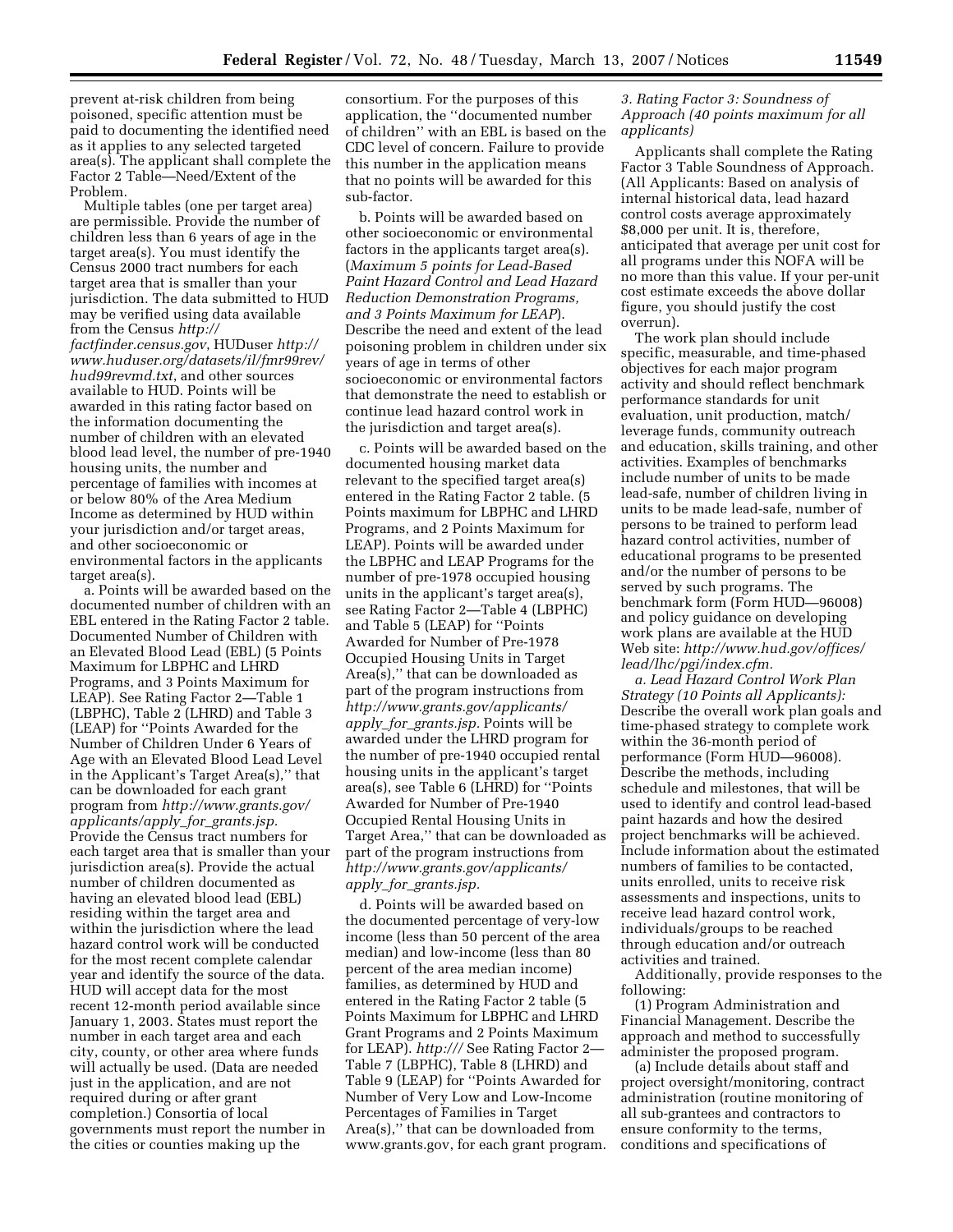contracts or other formal agreements), and how funding will flow from the grantee to those who will perform work under the proposed program.

(b) Discuss the lead hazard control financing strategy, including verification of financing eligibility requirements, terms, conditions, dollar limits, amounts available for lead hazard control work in the various categories of housing (e.g., single-family, multi-family, vacant, owner or tenantoccupied), and who is responsible for establishing, administering and overseeing this aspect of the program. Describe how recapture of grants or loan funds to owners of assisted units will occur when recipients fail to comply with any terms and conditions of the financing arrangement (e.g., failure to comply with affordability, affirmatively marketing and providing priority to renting units to families with children under six years of age, sale of property, etc.). Explain the type of assistance (e.g. grants, deferred/forgivable loans and the basis and schedule for forgiveness), and the role of other resources such as private sector financing and matching, if any, from rental property owners.

(c) Describe your involvement in coordination among critical agencies, including participation in the CDC statewide or jurisdiction-wide strategic plan to eliminate childhood lead poisoning by 2010.

(2) Program Start-Up. Describe program start-up activities during the first 120 days of the grant (hiring/ training staff, establishing qualified contractor pool, outreach/education and unit enrollment activities).

Provide information about internal and external capacity-building steps necessary to ensure a smooth and timely start-up phase. Provide detailed information about other organizations that provide the knowledge and skills required to address lead hazard control, including establishment of a qualified contractor pool, and other lead poisoning prevention actions that are essential for successfully implementing your program (e.g., education, testing, housing interventions).

(a) Describe the proposed involvement of grassroots communitybased nonprofit organizations, including faith-based organizations, in the program activities. These activities may include outreach, community education, marketing, inspection, and housing evaluations and interventions.

(b) Explain how you will implement the environmental review and Request for Release of Funds process, and who is responsible to obtain the required HUD approval for intended lead hazard control work on eligible, enrolled units.

Include a description of the steps to be taken, and who will be responsible, to comply with applicable environmental reviews for individual projects.

(3) Outreach, Recruitment and Unit Enrollment. Describe the methods and strategies, including the individuals and/or sub-grantees, sub-recipients or contractors responsible for marketing and outreach to intended target area(s) and/or residents, including recruitment and enrollment activities to supply the program with sufficient numbers of eligible units within an established timeframe.

(a) Describe how you will identify, select, prioritize and enroll eligible housing units in which you will undertake lead hazard control interventions, especially those known to house EBL children. Include the number of eligible privately-owned housing units, including the number of owneroccupied, rental, vacant, single and/or multi-family units to be enrolled.

(b) Describe your planned approach to control lead hazards in vacant and/or occupied units before children are poisoned.

(c) Describe measures you will take to sustain recruitment. Identify the staff responsible for both monitoring recruitment status and implementing the measures identified to sustain recruitment.

(d) Explain how you will obtain data from state/local health departments, Childhood Lead Poisoning Prevention Programs (CLPPP) and other health care and housing agencies on the addresses of housing units in which children have been identified as lead poisoned, for purposes of recruiting and enrolling housing units.

(e) Discuss how referrals from the Section 8, Housing Choice Voucher program and other agencies that provide housing assistance to low-income households with children, including CDBG, HOME Investment Partnerships Program-funded housing programs, weatherization or other sources, will be received and processed.

(f) Describe how you will obtain information in order to document the occupants of units assisted and meet the Title X income and family composition requirements by identifying key staff who will certify as to the eligibility of each unit assisted, based on the determination of income, and when required, the presence of a child or children under six years of age.

*b. Technical Approach/Lead Hazard Control Intervention (10 Points for all Applicants).* Describe the technical approach and associated costs for testing enrolled units, blood-lead testing of children in enrolled units, lead

hazard control methods and strategies, occupant protection and temporary relocation.

Describe the lead hazard control methods, and strategies, including the most cost-effective hazard control methods you will undertake and the number of single and multi-family units that you will treat based on the method selected (e.g., interim controls and/or hazard abatement). Explain your strategy to ensure that the units are maintained lead safe after treatment.

If you maintain that approaches other than interim controls are necessary, a justification is necessary. For example, abatement might be justified in an area where significant amounts of lowincome housing stock are highly distressed or where lead hazard control work is being combined with rehabilitation over \$25,000 per housing unit. Where highly distressed housing stock exists, applicants should explain why options for households to move to lead-safe housing are not viable.

Complete abatement of lead-based painted surfaces in units is generally not a cost effective strategy. In cases where only a few surfaces have identified leadbased paint hazards and if abatement is cost-effective, the applicant must provide a detailed rationale for selecting complete abatement as a strategy.

(a) Management. Indicate the individual or entity responsible for, and describe the process for developing the work specifications and the lead hazard control contractor bid and selection process (i.e., the contracting) on properties selected for lead hazard control work. Explain the management process to ensure the cost-effectiveness of intended lead hazard control methods.

(b) Coordination.

(1) Explain the coordination of relevant activities among lead hazard control, rehabilitation, weatherization, and other contractors performing work other than lead hazard control.

(2) Describe your testing methods, schedule, and costs for lead-based paint inspections and risk assessments and clearance examinations. If you propose to use a more restrictive standard than the HUD/EPA thresholds, provide the standard(s) that will be used. All testing shall be performed in accordance with applicable regulations.

(3) Describe how you will ensure that contractors, property owners and maintenance personnel performing interim controls and lead hazard abatement work are properly trained and/or certified, and how work will be monitored and supervised to ensure that contractors perform work of reasonable quality in compliance with work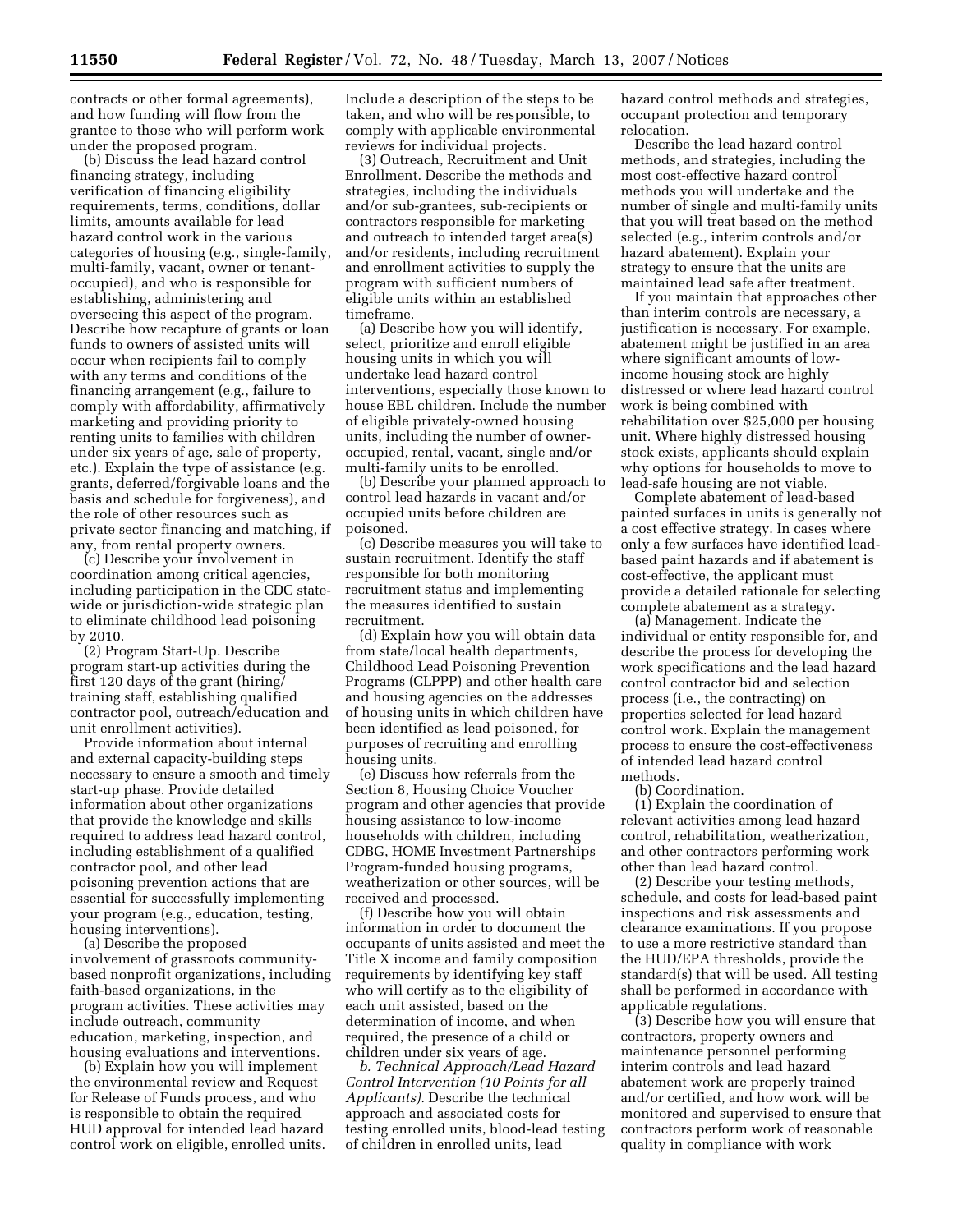specifications and applicable federal/ state/local regulations.

(4) Provide a realistic schedule for completing key program activities and outputs, by quarter, so that all activities and outputs can be completed before or within the grant period of performance. Key production activities include unit enrollment, lead-based paint inspection and risk assessments, hazard control and clearance of units. Describe the estimated timeframe for treating a typical unit from referral and intake to hazard control and clearance. Explain how the program will accommodate emergency referrals (e.g., units occupied by a child under six years of age with an EBL).

(5) Provide guidelines and/or flowcharts that demonstrate the agency and team member responsibilities for each step in the unit production process (from intake and enrollment to completion and clearance of units). Describe how coordination and handoffs from individuals or agencies to and from each step in the unit production process will be carried out. Discuss how the actual production status of units, from intake and enrollment to completion and clearance, will be monitored, and how and when impediments to production will be identified and remedied.

(6) Relocation:

(a) Describe your plan for the relocation of occupants of units selected for remediation, if temporary relocation is necessary (see Section VI B.4, below). If temporary relocation is necessary, address the use of safe houses and other housing arrangements, storage of household goods, stipends, incentives, etc., and the source of funding for relocation.

(b) If relocation is necessary for occupants of rental units, describe your plan for ensuring right of return and/or first referral for occupants of units selected for remediation who have had to move for the remediations to be performed. Describe your plan and the individual(s) responsible for occupant protection and the temporary relocation of occupants of units selected to receive lead hazard control work. Describe strategies to avoid overnight relocation in small-scale projects consistent with applicable subsections of HUD's Lead Safe Housing Regulations.

(7) Describe the methods, measures and cost for performing blood lead testing in children less than six years of age.

(a) Describe strategies to increase blood lead testing of children within the target area(s).

(b) Explain who will be responsible for ensuring and how you will ensure that all children less than six years of age who occupy units to be assisted with lead hazard control work receive blood lead testing within six months of commencement of work on the unit.

(c) Identify the individual responsible to ensure that children identified with an elevated blood-lead level are referred to appropriate medical care and how patient confidentiality, privacy and the security of medical information is protected as required by the Health Insurance Portability and Accountability Act (HIPAA) of 1996.

*c. Economic Opportunity (7 points for all applicants).* 

*(1) Section 3 Requirement (2 of 7 points).* Explain how you will provide appropriate economic opportunities to Section 3 residents and Section 3 businesses of the target area, in compliance with Section 3 of the Housing and Urban Development Act of 1968 (12 U.S.C. 1701u) and HUD's implementing rules at 24 CFR Part 135. Describe how you will accomplish Section 3 requirements by identifying the number of individuals to receive such training per discipline, the schedule for delivering said training for low and very low-income persons living within the applicant's jurisdiction, and how trained individuals will be linked to employment opportunities with Section 3 businesses owned by and/or employ low and very low-income persons living within the grantee's jurisdiction.

*(2) Lead Hazard Control Outreach (5 of 7 points).* 

(a) Describe your involvement in collaborative agreements or arrangements with childhood lead poisoning prevention programs, housing, community development, and code enforcement agencies (or equivalent) for the target area(s), as applicable. If these collaborative agreements or arrangements are not yet made, address plans to develop these agreements.

(b) Discuss the opportunity-to-learn approaches to educate children, parents, workers, business people, and other community members about lead poisoning prevention and lead hazard control. Include how the proposed educational program will continue to meet the needs of those children already living in units to receive lead hazard control work.

(c) Community and Private Sector Involvement:

(i) Describe the role of grassroots, community-based nonprofit organizations, including faith-based organizations, in specific program activities (e.g., hazard evaluation and control, monitoring, awareness,

education and outreach within the community).

(ii) Explain how the intended education program(s) will be culturally sensitive, targeted, and linguistically appropriate. Identify the means available to supply the educational materials in other languages (identify all that apply) common to the community.

(iii) Include the estimated number of individuals to receive the intended education and the estimated number of events to be delivered.

(d) Affirmatively Furthering Fair Housing:

(i) Describe strategies and methodologies that affirmatively further fair housing and increase access to leadsafe housing for all segments of the population: homeowners, owners of rental properties, and tenants.

(ii) Identify who will ensure and how the applicant will ensure that the program will continue to affirmatively market and match treated units with low-income families with children less than six years of age in the future.

(iii) Explain how this outreach strategy will avoid housing discrimination against families with young children, and how families will have adequate, lead-safe housing choices in the future. The strategy could also include affirmatively marketing your services to those populations least likely to apply and who may not be served by any of the organizations working with you or the grantee team.

d*. HUD's Departmental Policy Priorities and Consolidated Plan (6 points for all applicants; each policy priority is 1 point, except the policy priority addressing Removal of Regulatory Barriers (#4, which is 2 points).* Please note that HUD Form 27300 requires the submission of documentation and contact information to receive policy priority points. Indicate if, and describe how, you will address any of HUD's departmental policy priorities (see General Section for more detailed explanation of HUD's policy priorities). Applicants shall also provide evidence of the priority that the community's Consolidated Plan and Analysis of Impediments to Fair Housing Choice has placed on addressing the needs described.

The policy priorities that are applicable to this NOFA, and which the applicant should address, are: (1) Improving our Nation's Communities (focus on distressed communities); (2) Providing Full and Equal Access to Grassroots Community-based Non-profit Organizations, including Faith-based Organizations in HUD Program Implementation; (3) Participation of Minority-Serving Institutions in HUD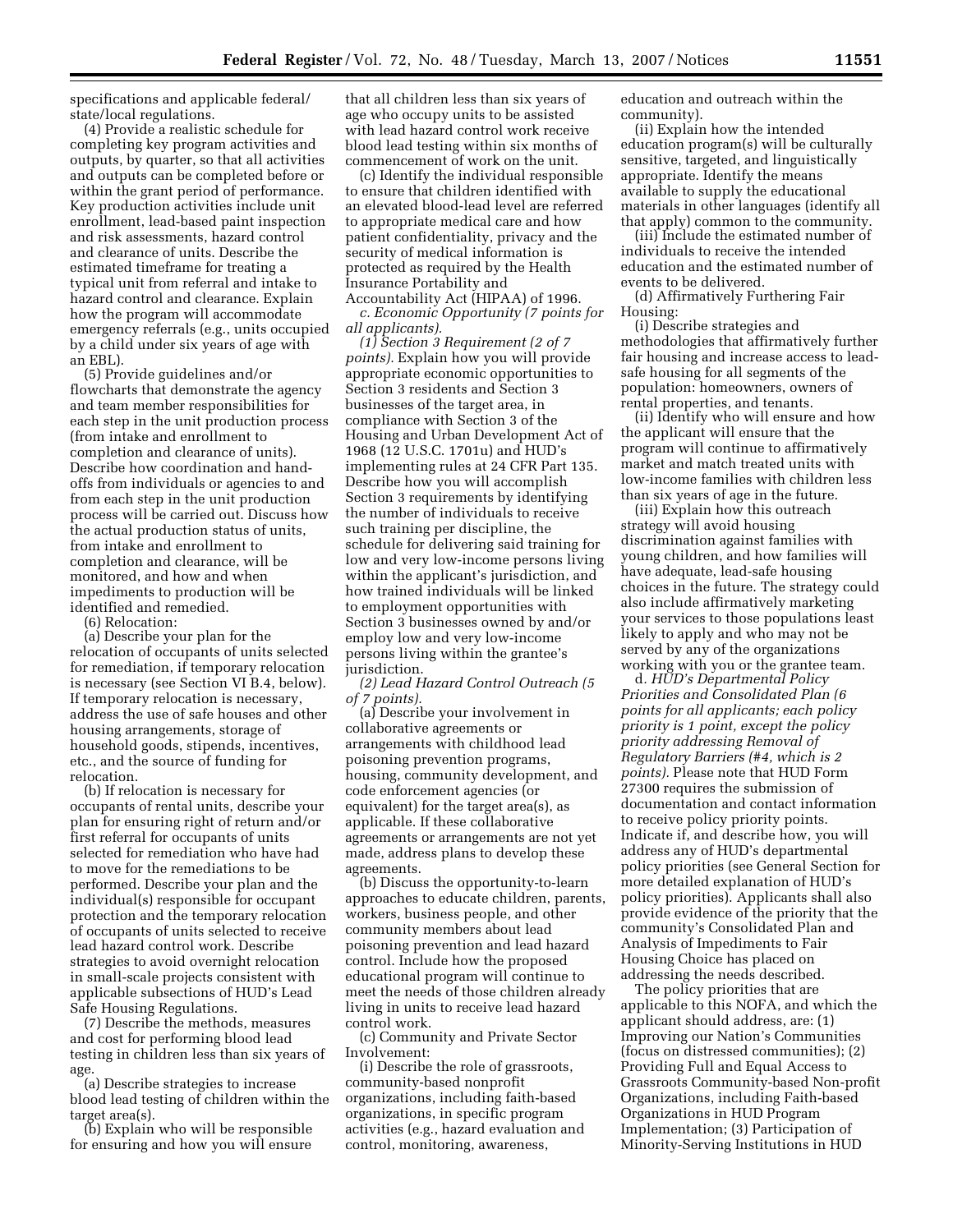Programs; (4) Removal of Regulatory Barriers to Affordable Housing; and (5) Promoting Energy Efficiency and Energy Star. HUD expects the applicants to implement Energy Star building techniques and utilize Energy Star appliances whenever activities of the grant afford the opportunity. (For information on Energy Star Programs and Appliances, see *http:// www.epa.gov/epahome/athome.htm* and HUD's scheduled webcast.)

Describe how the proposed program would contribute to satisfying the stated needs in the Consolidated Plan or Indian Housing Plan, and eliminate impediments identified in the Analysis of Impediments (AI).

e. *Data Collection and other Program Support Activities (2 Points for all Applicants).* 

(1) Identify and discuss the specific methods you will use (in addition to HUD reporting requirements) to document activities, progress, and program effectiveness. Explain how you will make necessary changes to improve program performance.

(2) Describe how databases, including web sites, computer, paper or other formats, will incorporate the provisions of the Privacy Act of 1974, such that the addresses of enrolled, treated and/or cleared housing units shall not include personal information that could identify any child affected.

f. *Budget Proposal (5 points).*  (a) Your budget proposal should thoroughly estimate all applicable costs (administrative, direct, indirect, and other direct costs), and be presented in a clear and coherent format in accordance with the requirements listed in the General Section. HUD is not required to approve or fund all proposed activities. You must thoroughly document and justify all budget categories and costs (Form HUD– 424–CBW) and all major tasks, for yourself, sub-recipients, major subcontractors, joint venture participants, or others contributing resources to the project. A separate budget must be provided for partners who are proposed to receive more than 10 percent of the federal budget request. Your application will be evaluated on the extent to which your resources are appropriate for the scope of your proposed project.

(b) Your narrative justification associated with these budgeted costs should be submitted as part of the Total Budget (Federal Share, Matching and Leveraging), but is not included in the 20-page limit for this submission. Separate narrative justifications should be submitted for partners that are submitting separate budgets. Your

proposed budget should clearly identify the funding or cash equivalent amounts being provided as matching funds and as leveraged funds. These funds should reflect the numbers and contributions provided in response to Rating Factor 4, Leverage.

(c) The application will not be rated on the proposed cost; however, cost will be considered in addition to the rated factors to determine whether the proposal is most advantageous to the Federal Government. Cost will be the deciding factor when proposals ranked under the listed factors are considered acceptable and are substantially equal.

4. Rating Factor 4: Leveraging Resources (10 points maximum for Lead-Based Paint Hazard Control and Lead Hazard Reduction Demonstration Program, and 20 points maximum for LEAP). This rating factor applies to all programs unless otherwise specified.

LBPHC and LHRD applicants will be given higher points for leveraged contributions that the applicant commits over and above the 10 percent or 25 percent statutory match requirement. For LEAP applicants, leveraged contributions at or above 100 percent of the federal requested amount are eligible to receive higher points. See Section III.B, Cost Sharing and Match, regarding letters of commitment from organizations other than the applicant required for the leveraging to be eligible for points. Based on the documented match/leverage funding, points will be awarded in accordance with the charts below.

| Lead-based paint hazard control and lead<br>hazard reduction demonstration                    |                                       |  |  |  |
|-----------------------------------------------------------------------------------------------|---------------------------------------|--|--|--|
| Documented leveraged con-<br>tributions of the requested<br>HUD amount:<br>at least (percent) | Points<br>awarded                     |  |  |  |
| 10<br>15<br>20<br>30<br>40<br>50<br>60<br>70<br>80<br>90<br>100                               | 2<br>з<br>4<br>5<br>6<br>8<br>9<br>10 |  |  |  |
|                                                                                               |                                       |  |  |  |

**LEAP** 

| 1.00  |
|-------|
| 2.25  |
| 3.50  |
| 475   |
| 6.00  |
| 7.25  |
| 8.50  |
| 9.75  |
| 11.00 |

Lead-based paint hazard control and lead hazard reduction demonstration

| Documented leveraged con-<br>tributions of the requested<br>HUD amount:<br>at least (percent) | Points<br>awarded                                           |
|-----------------------------------------------------------------------------------------------|-------------------------------------------------------------|
| 190<br>200<br>210<br>220<br>230<br>240<br>250                                                 | 12.25<br>13.50<br>14.75<br>16.00<br>17.25<br>18.50<br>20.00 |

5. Rating Factor 5: Achieving Results and Program Evaluation (10 Points maximum for all applicants). This rating factor reflects HUD's goal to embrace high standards of ethics, management, and accountability.

*a. Description of program activities, outputs and short-term, intermediateterm and long-term outcomes (5 points).* 

(1) State clearly the project goals (''benchmarks'') and activities to achieve these goals.

(2) Describe how you will measure the results.

(3) Explain how you will document and track your goals, program activities, and schedules.

(4) Identify the procedures you will follow to make adjustments to your work plan to improve performance if benchmarks are not met within established timeframes.

*b. Logic Model (5 points).* 

(1) Submit Form HUD–96010.

HUD is using an electronic Logic Model with dropdown menus from which you can select needs, activities, and outcomes appropriate to your program. See the General Section for detailed information on the use of the Logic Model. HUD is requiring grantees to use program-specific questions to self-evaluate the management and performance of their program. Training on HUD's logic model and the reporting requirements for addressing the Management questions will be provided via satellite broadcast.

In evaluating Rating Factor 5, HUD will consider how you have described the benefits and outcome measures of your program. HUD will also consider the evaluation plan, to ensure the project is on schedule and within budget.

(2) Performance indicators should be objectively quantifiable and should measure actual achievements against anticipated achievements. Step 1. The planning component of the logic model should identify the problem or need and develop a plan. Step 2. The intervention component of the logic model should identify the kinds of services, activities, and outputs projected. Step 3. The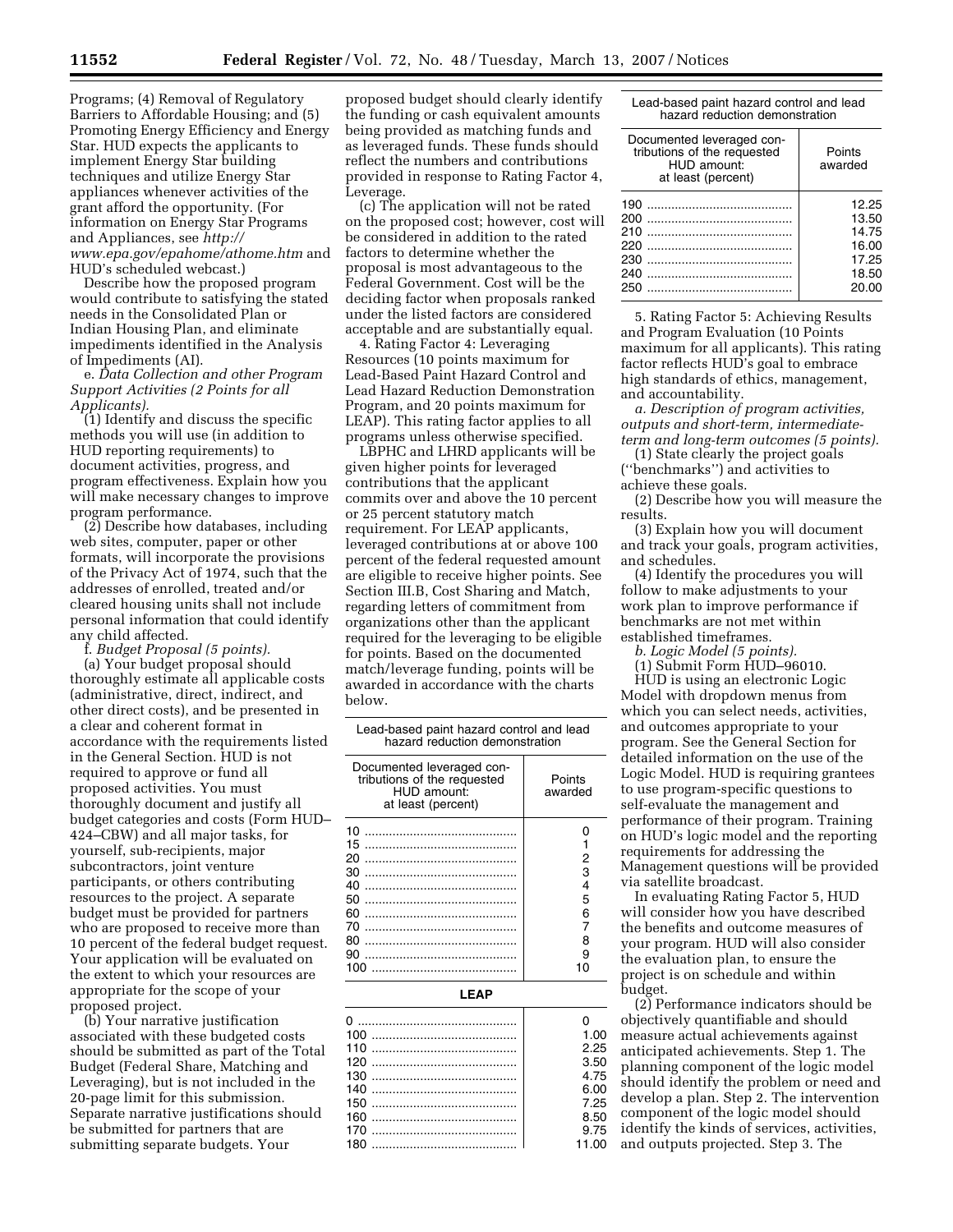impact component of the logic model should identify the projected outcomes. Step 4. The accountability (phase one) component of the logic model should include data sources, measurement, and reporting tools. Step 5. The accountability (phase two) component of the logic model should include the evaluation methodology or the evaluation process. As a planning tool, the logic model can provide the statement of need and also provide the rationale for the proposed service or activity. For goals or benchmarks, the logic model can provide a set of quantifiable goals including timeframes. These goals allow you, the applicant, and HUD to monitor and assess your progress in achieving your program work plan. The process for the achievement of outcome goals should include identifying the expected outcome and the estimated number needed to achieve the goal or the expected outcome in terms of the community impact or changes in economic and social status. Some examples of measurement-reporting tools are survey instruments; attendance logs; case report; pre-post tests; or waiting lists. Describe where/how data are maintained, for example, central databases; individual case records; specialized access databases, tax assessor databases; and local precinct.

Also, identify the location where the database is maintained, updated, etc., for example, on-site, subcontractor, or specify (e.g., identify what the other is).

#### *6. Bonus Points (2 Points for All Programs)*

Applicants are eligible for two bonus points for projects that the applicant proposes to conduct in federally designated Empowerment Zones (EZs), Renewal Communities (RCs), or Enterprise Communities designated by United States Department of Agriculture (USDA) in round II (EC–IIs) and that are certified to be consistent with the area's strategic plan or RC Tax Incentive Utilization Plan (TIUP). Applicants must submit a completed Certification of Consistency with the RC/EZ/EC–II Strategic Plan—Form HUD–2990 signed by the appropriate official of the RC/EZ/ EC II and also meet the requirements listed in the General Section for a possible award of two bonus points.

Discuss whether any of the proposed activities will occur in any of these areas and how they will benefit the residents of those zones or communities.

## *B. Reviews and Selection Process*

1. Rating and Ranking. Please refer to the General Section.

a. Applicants that meet all of the threshold requirements will be eligible to be scored and ranked, based on the total number of points allocated for each of the rating factors described in Section V.A of this NOFA.

b. Remaining Funds. Refer to the General Section for HUD's procedures if funds remain after all selections have been made within a category.

c. The scoring criteria to be used to award the maximum points for this NOFA are based on how fully and thoroughly the applicant answers each item listed in each rating factor.

2. Factors for Award Used to Rate and Rank Applications.

a. Implementing HUD's Strategic Framework and Demonstrating Results. HUD is committed to ensuring that programs result in the achievement of HUD's strategic mission. To support this effort, grant applications submitted for HUD programs will be rated on how well they tie proposed outcomes to HUD's policy priorities and Annual Goals and Objectives, and the quality of proposed Evaluation and Monitoring Plans.

b. The maximum number of points to be awarded is 100 plus two bonus points as described in the General Section and above.

c. The factors for rating and ranking eligible applicants under all categories, and the maximum points for each factor are stated below:

| Rating factors |     | Maximum points |  |
|----------------|-----|----------------|--|
|                |     | I FAP          |  |
|                | 20  | 20             |  |
|                |     | 10             |  |
|                |     | 40             |  |
|                |     | 20             |  |
|                |     | 10             |  |
|                |     |                |  |
| Total          | 102 | 102            |  |

## **VI. Award Administration Information**

### *A. Award Notices*

1. *Applicants Selected for Award.*  a. Successful applicants will receive a letter from the Office of Healthy Homes and Lead Hazard Control Grant Officer providing details regarding the effective start date of the grant agreement and any additional data and information to be submitted to execute the grant. This letter is not an authorization to begin work or incur costs under the grant.

b. HUD may require that a selected applicant participate in negotiations to determine the specific terms of the grant agreement, budget, and Logic Model. Should HUD not be able to successfully

conclude negotiations with a selected applicant, an award will not be made. Applicants should note that, if they are selected for multiple awards, they must ensure that they have sufficient resources to provide the promised match and/or leveraging for the multiple awards. During negotiations, such applicants would be required to provide alternative match and/or leveraged resources, if necessary, before the grant can be awarded in order to avoid committing duplicate match and/or leveraged resources to more than one OHHLHC grant. If the applicant accepts the terms and conditions of the grant agreement, a signed grant agreement

must be returned by the date specified. Instructions on how to have the grant agreement account entered into HUD's Line of Credit Control System (LOCCS) payment system will be provided. Other forms and program requirements will be provided. In accordance with OMB Circular A–133 (Audits of States, Local Governments and Nonprofit Organizations), if an awardee expends \$500,000 in federal funds in a single year, they follow the requirements of the Single Audit Act and must submit their completed audit-reporting package along with the Data Collection Form (SF–SAC) to the Single Audit Clearinghouse. The address can be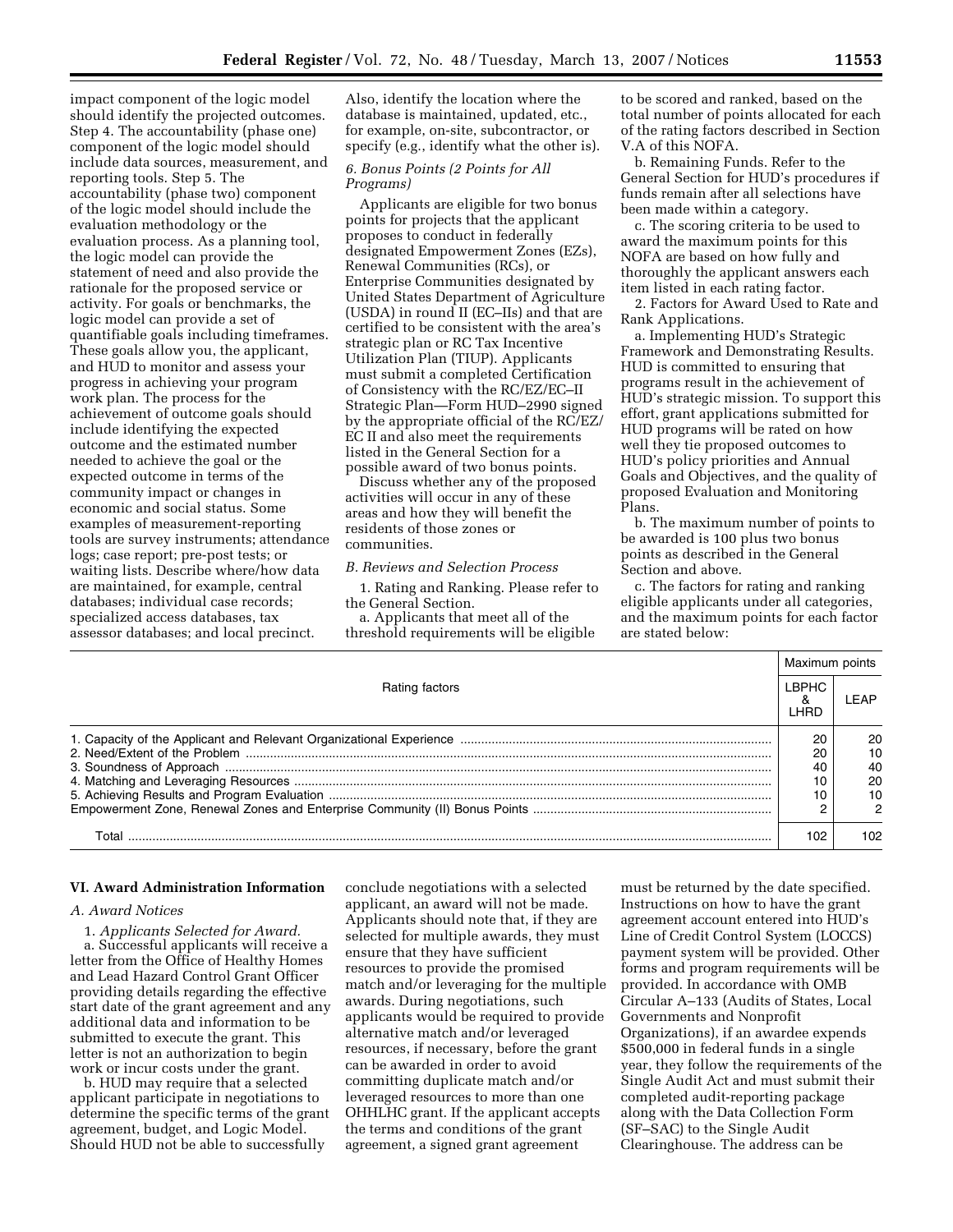obtained from their Web site. The SF– SAC can be downloaded at: *http:// harvester.census.gov/sac/.* 

2. Debriefing. The General Section provides the procedures for applicants to request a debriefing.

3. Negotiation. Refer to the General Section for additional details. 4. Adjustments to Funding. Refer to the General Section for additional

details. B. Administrative and National Policy Requirements: Refer to the General Section for additional details regarding the Administrative and National Policy Requirements applicable to HUD Programs.

1. *National Historic Preservation Act.*  The National Historic Preservation Act of 1966 (16 U.S.C. 470) and the regulations at 36 CFR part 800 apply to the lead-hazard control or rehabilitation activities that are undertaken pursuant to this NOFA.

2. *Waste Disposal.* You must handle waste disposal according to the requirements of the appropriate local, state, and federal regulatory agencies. You must handle disposal of wastes from hazard control activities that contain lead-based paint, but are not classified as hazardous in accordance with state or local law or the HUD Guidelines for the Evaluation and Control of Lead-Based Hazards in Housing (HUD Guidelines). The Guidelines are available from the HUD Web site at: *http://www.hud.gov/offices/ lead/guidelines/hudguidelines/ index.cfm.* 

3. *Worker Protection Procedures.* You must observe the procedures for worker protection established in the HUD Guidelines, as well as the requirements of the Occupational Health and Safety Administration (OSHA) (29 CFR 1926.62, Lead Exposure in Construction), or the state or local occupational safety and health regulations, whichever are most protective. If other applicable requirements contain more stringent requirements than the HUD Guidelines, the more rigorous standards shall be followed.

4. *Relocation.* The relocation requirements of the Uniform Relocation Assistance and Real Property Acquisition Policies Act of 1970 (URA), as amended, and the implementing government-wide regulation at 49 CFR part 24, that cover any person (including individuals, businesses, and farms) displaced as a direct result of the acquisition, rehabilitation, or demolition of real property, apply to this grant program. If such persons are required to temporarily relocate for a project, the requirements of the URA

regulations at 49 CFR 24.2(a)(9) must be met. HUD recommends you review these regulations when preparing your proposal. (They can be downloaded from the Government Printing Office Web site at *http://www.gpoaccess.gov/ cfr/index.html* by entering the regulatory citation in quotes without any spaces (*e.g.*, ''49CFR24.2'') in the Quick Search box.). *See* Section III.C.4.e of the General Section for additional information about relocation.

5. *Davis-Bacon wage rates.* The Davis-Bacon wage rates are not applicable to these programs. However, if you use grant funds in conjunction with other federal programs, Davis-Bacon requirements will apply to the extent required under the other federal programs.

6. *Procurement of Recovered Materials.* See the General Section for information concerning this requirement.

7. *Executive Order 13202.*  ''Preservation of Open Competition and Government Neutrality Towards Government Contractors' Labor Relations on Federal and Federally-Funded Construction Projects.'' See General Section for information concerning this requirement.

C. Reporting: Reports shall comply with section VI.C. of the General Section. In addition, successful applicants will be required to submit quarterly, annual and final program and financial reports according the requirements of the Office of Healthy Homes and Lead Hazard Control. Specific guidance and additional details will be provided to successful applicants. The following items are a part of OHHLHC reporting requirements.

1. Final Work Plan and Budget are due within sixty days of signing the grant agreement.

2. Progress reports are due on a quarterly basis. In quarterly reports, grantees provide information about accomplishments in the areas of program management; assessment and intervention activities; community education, outreach, training and capacity building; data collection and analysis; as well as a listing of completed units and financial report. Project benchmarks and milestones will be tracked using a benchmark spreadsheet that uses the benchmarks and milestones identified in the Logic Model form (HUD–96010) approved and incorporated into your award agreement. For specific reporting requirements, *see* policy guidance at *http://www.hud.gov/offices/lead.* For FY 2007, HUD is considering a new concept for the Logic Model. The new concept

is a Return on Investment (ROI) statement. HUD will be publishing a separate notice on the ROI concept.

3. Annual report shall be submitted at the end of each fiscal year. A final report is due at the end of the project period, which includes final project benchmarks and milestones achieved against the proposed benchmarks and milestones in the Logic Model (HUD– 96010) approved and incorporated into your award agreement. Specific information on all reporting requirements will be provided to successful applicants.

4. Racial and Ethnic Beneficiary Data. HUD does not require LBPHC, LHRD and LEAP awardees to report ethnic and racial beneficiary data as part of their initial application package. However, such data must be reported on an annual basis, at a minimum, during the implementation of your grant agreement. You must report the data as described in the General Section and use the Office of Management and Budget's Standards for the Collection of Racial and Ethnic Data, using Form HUD–27061, Race and Ethnic Data Reporting Form, if applicable (HUD Race Ethnic Form on Grants.gov), found on HUD's Web site at *http:// www.hudclips.org/cgi/index.cgi.*  Grantees can also use an online system to meet this requirement, provided the data elements and reports derived from the system are equivalent to the data collection in the form HUD–27061.

5. All grant recipients must comply with reporting requirements of subpart E (Section 3 of the Housing and Urban Development Act of 1968, 12 U.S.C. 1701u (Economic Opportunities for Low- and Very Low-Income Persons in Connection with Assisted Projects) and the HUD regulations at 24 CFR part 135).

#### **VII. Agency Contact(s)**

For questions related to the application process, you may contact the Grants.gov help line at 800–518- GRANTS. For programmatic questions, you may contact: Ms. Jonnette G. Hawkins, Director, Program Management and Assurance Division, Office of Healthy Homes and Lead Hazard Control: Department of Housing and Urban Development; 451 Seventh Street, SW., Room 8236, Washington, DC 20410–3000; telephone (202) 755– 1785, extension 7593 (this is not a tollfree number); facsimile (202) 755–1000; e-mail: *Jonnette*\_*G.*\_*Hawkins@hud.gov.*  For administrative questions, you may contact Curtissa L. Coleman, Grants Officer, at the address above or by telephone at: (202) 755–1785, extension 7580 (this is not a toll-free number); e